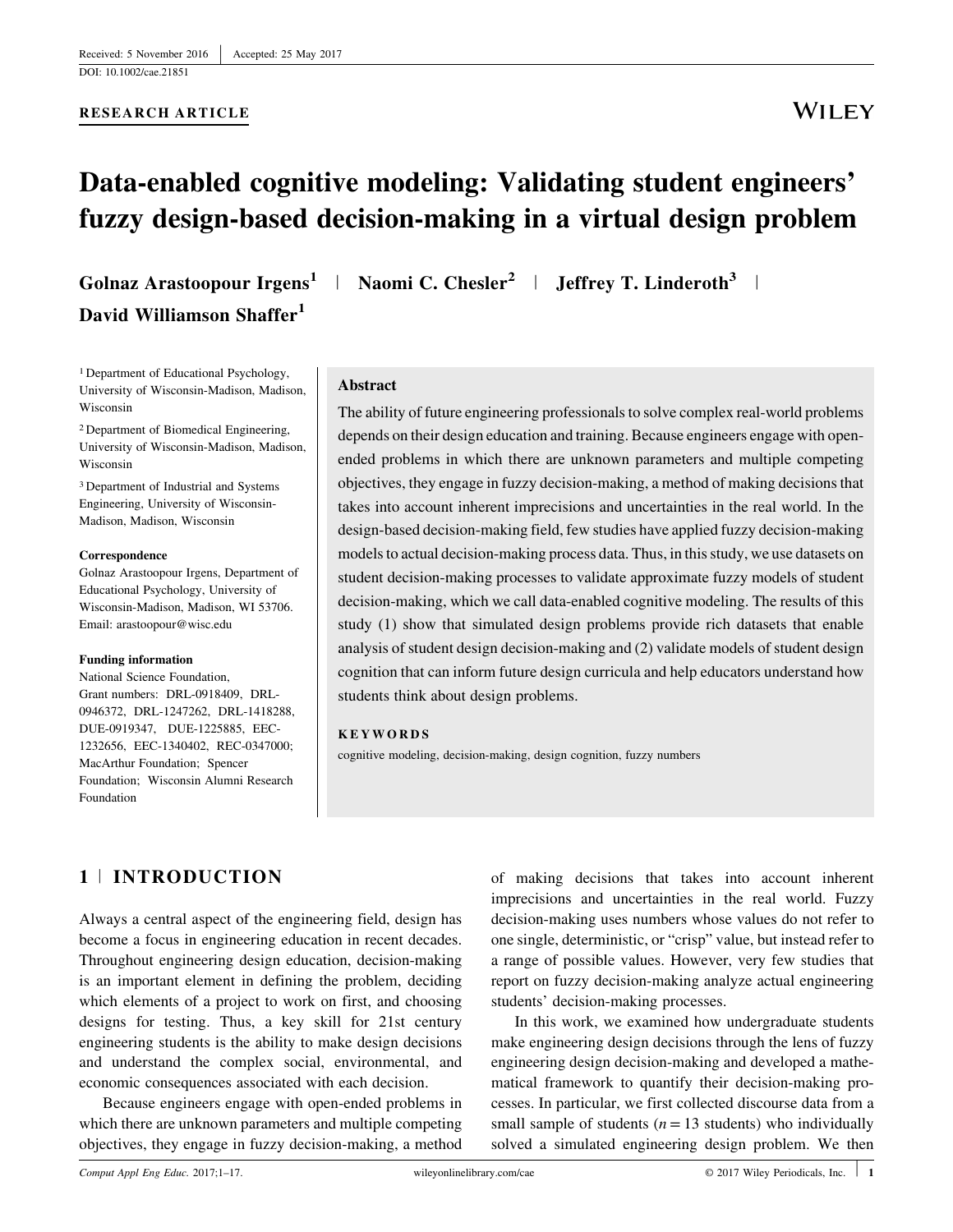$2$  **ARASTOOPOUR IRGENS ET AL.** ARASTOOPOUR IRGENS ET AL.

analyzed this data to inform and develop two sets of decisionmaking models: crisp and fuzzy. Finally, we applied these models to data from a virtual internship program in which students ( $n = 175$  students) worked in teams ( $n = 35$  teams) on the same simulated design problem in the context of an internship simulation. Since we used large sets of student discourse data to test these proposed models, which to our knowledge is the first report of data-enabled validation of a decision-making model, we call this approach data-enabled cognitive modeling.

Understanding and modeling student decision-making based on collected student process data has several important applications for engineering design education. First, when creating design problems or scenarios for students, educators can use the appropriate cognitive models to guide their curriculum development and create opportunities for students to practice appropriate decision-making in the context of design. Such cognitive models are especially useful in digital and computer applications of design problems because the models drive the development and design of virtual design problems.

Model-based virtual design problems offer several advantages for engineering educators. First, all students are given the same simulated design problem to solve and the same resources with which to solve it. This approach gives all students an equal starting point and provides a basis for standardized assessment. Instructors can collect student process work in the form of digital engineering notebooks, conversations, or reports and collect student product work in the form of final design specifications. Using this collection of student work, instructors can make valid comparisons among different students' design thinking and assess students' design thinking against engineering learning standards.

Second, model-based simulated design problems facilitate scaling up and allow for a sophisticated yet accessible examination of design learning with a large number of participants. In turn, such digital learning environments can also offer a way for educators to scale up their instruction and provide more students access to quality design instruction which simulate real-world uncertainties.

Thus, developing and testing design-based decisionmaking models help educators and researchers better understand how students are thinking about design problems and guide students through critical decision-making processes that better align with how engineers design under realistically imprecise and uncertain conditions.

# 2 <sup>|</sup> THEORY

## $2.1$  | Engineering design education

Design is a critical part of the engineering profession [19,43]. As a result, design is a central focus of engineering education in terms of teaching, learning, and assessment [7,21]. In a recent study, Sheppard et al. [42] interviewed faculty and students about the field of engineering and concluded that design is the most critical component of engineering education. One faculty member asserted that "guiding students to learn "design thinking" and the design process, so central to professional practice, is the responsibility of engineering education" (p. 98).

Two decades ago, ABET, the accreditation board for engineering programs, developed criteria that included opportunities for design learning. ABET [1] defined engineering design as the "process of devising a system, component, or process to meet desired needs. It is a decisionmaking process (often iterative), in which the basic sciences, mathematics, and the engineering sciences are applied to convert resources optimally to meet these stated needs" (p. 4). According to ABET and others [23,45], decision-making is integral to engineering and occurs in nearly every phase of the design process. Engineers make critical design decisions during concept exploration, research, model selection, feasibility analysis, prototype testing, and final design documentation [14,48].

In an authentic engineering design process, engineers most often deal with ill-structured problems that do not have specific procedures, possess conflicting goals, and unexpectedly develop complications [20,29]. In these types of openended and complex scenarios, design-based decision-making requires the engineer to consider the possibilities that may result from imaginable choices and make reasonable estimates based on limited information. Using their experiences and content knowledge, "designers construct and impose a coherence of their own... Their designing is a web of projected moves and discovered consequences and implications, sometimes leading to a reconstruction of the initial coherence—a reflective conversation with the materials of a situation" [39]. Engineering design problem have many feasible solutions, but such solutions fall within a reasonable set of designs that have been chosen to satisfy particular design goals as best as possible. Therefore, one of the key processes in engineering design, and thus a critical aspect in design education, is the way in which engineers make design decisions.

# 2.2 <sup>|</sup> Engineering design-based decisionmaking

# 2.2.1 <sup>|</sup> Theoretical and mathematical models

In the last several decades, engineering design decisionmaking has been studied, parameterized, and represented mathematically. In the late 1990s, Hazelrigg [25,26] argued for an engineering design decision-making framework based on elements from classical decision theories. These decision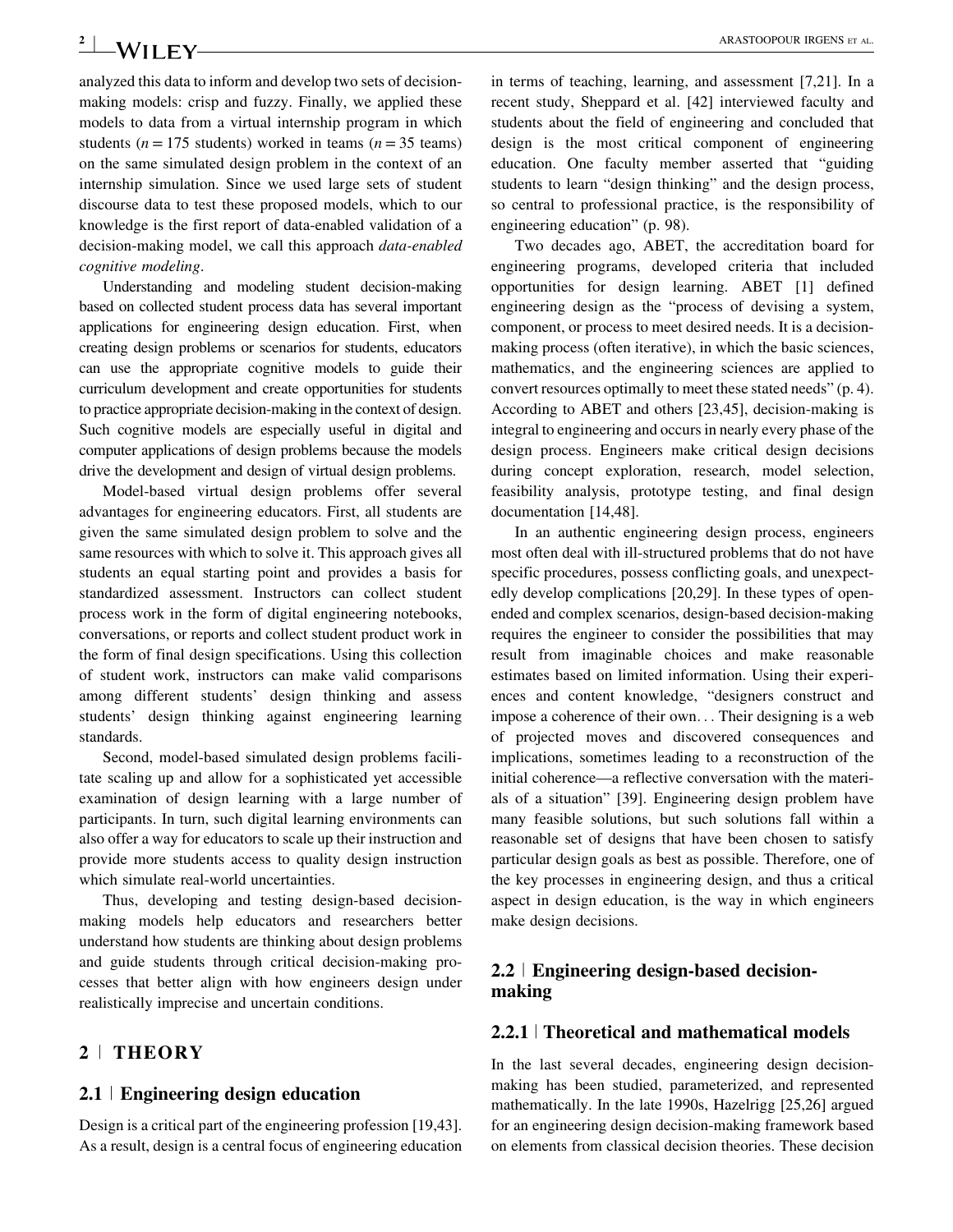theories make claims about how people make decisions in real world situations. Originating in the field of economics, the traditional point of view is that the preferred decision is the option whose expectation has the highest value [49]. Connecting to research in decision-making in economics, Hazelrigg claimed that decision theory can be applied to engineering design because design involves decision-making under uncertainty and risk. He defined uncertainty as a lack of precise knowledge regarding the inputs to a model (which may include manufacturing variations, unanticipated wear and tear, or future cost of maintenance) and risk as the result of uncertainty on the outcome of decisions.

At its simplest, Hazelrigg's framework claims that engineering involves two steps: (1) determine all possible design options and then (2) choose the best one. This assumes that the engineer is a rational decision-maker who will choose the option with the highest expected value. Using this framework, Hazelrigg began to quantify engineering design decision-making and identified the design vector,  $x$ , which is the set of variables that an engineer can choose, such as dimensions or materials. His framework also included the logical process of decision-making. He constructed a set of axioms for designing and formulated two theorems that could be applied to statistical models that roughly account for uncertainty, risk, information, preferences, and external factors. The expected utility theorem states that given a pair of designs, each with a range of possible outcomes and associated probabilities of occurrence, the preferred choice is the design that has the highest expected utility, a scalar that indicates the value of the choice. Thus, the preferred design is the design with the highest utility value, U.

In order to calculate the total utility of a device, engineers consider multiple performance criteria [11,41,44,45]. Engineers consider not only the required functionality, but several other criteria, including the cost, reliability, manufacturability, and aesthetics of a product. Because there are multiple criteria, some criteria may contradict each other and require tradeoffs to be made when making choices. To analyze these tradeoffs, engineers may rank design choices using various methods [6,22,48]. A design decision matrix allows engineers to assign a ranking value to every design choice for every performance parameter [34]. For example, if an engineer is examining materials for a bicycle frame design, they may assign rankings to several different materials—stainless steel, aluminum, or a composite—for strength. The engineer may also rank these three materials for compression strength and brittleness. The rankings that are assigned could be unweighted (i.e., equally weighted) or they can be weighted according to the importance of the particular performance parameter. To determine the importance of the performance parameter and thus the weight of the ranking, a commonly used mathematical method is the Analytic Hierarchy Process [38]. In this method, the engineer conducts comparisons of the performance parameters or attributes and assigns a value to each attribute that represents how much more important one attribute is over the other. These values are then assembled into a matrix and the eigenvalues are calculated. Thus, each attribute has a respective weighting and the weights across all attributes sum to one.

To obtain one scalar utility for each design, engineers combine the rankings for the various performance attributes. If the rankings are on the same scale, then a weighted-sum model in which the weighted rankings are summed across all attributes for each design can be used [16,24]. If the rankings are not on the same scale, the engineer may prefer to use a weighted product model that multiplies the ratios of one design to another design for each attribute. In either case, the goal is to obtain one total utility value for each design such that a comparison can be made among possible designs. The total utility function then is a function of the design vector,  $U(x)$ , that ranks the multiple attributes of a design to obtain one total utility.

In this classical decision-making model, once the engineer has obtained a total utility for each device, they can compare the utilities of various devices to determine an optimum design. In design, one common method for comparing devices (or performance attributes) is by conducting pairwise comparisons [23,40]. The pairwise comparisons can be organized in a chart or matrix that lists all the options as rows and columns and then assesses each pair of options. When comparing pairs of designs, a pairwise comparison matrix allows the engineer to take two options at a time,  $x_1$  and  $x_2$ , and compare the options using utility values. The engineer can then evaluate which design is preferred based on its utility value and assign a preference, p. This preference value can be a simple statement  $(1 = x_1$  is preferred over  $x_2$ ,  $-1 = x_1$  is not preferred over  $x_2$ , or 0 = neither  $x_1$ or  $x_2$  is preferred) or a more complex function. For example, the pairwise comparison matrix in Table 1 compares three designs:  $x_1$ ,  $x_2$ , and  $x_3$ . This matrix values indicate how much the design in the row is preferred over the design in the column. In this example,  $x_1$  is preferred two times less than  $x_2$ but,  $x_1$  is preferred four times more than  $x_3$ . This pairwise comparison matrix is assembled as an antisymmetric matrix, where the diagonal consists of zeroes and the bottom triangle of the matrix has opposite signs.

TABLE 1 Example of an antisymmetric pairwise comparison matrix with preference scores that indicates how much the design in the row is preferred over the design in the column

|       | $x_1$               | $x_2$  | $x_3$ | <b>Preference score</b> $(\phi)$ |
|-------|---------------------|--------|-------|----------------------------------|
|       |                     | $p=-2$ | $p=4$ |                                  |
| $x_2$ | $p=2$               | $-0$   | $p=3$ |                                  |
|       | $x_3$ $p=-4$ $p=-3$ |        |       | $-7$                             |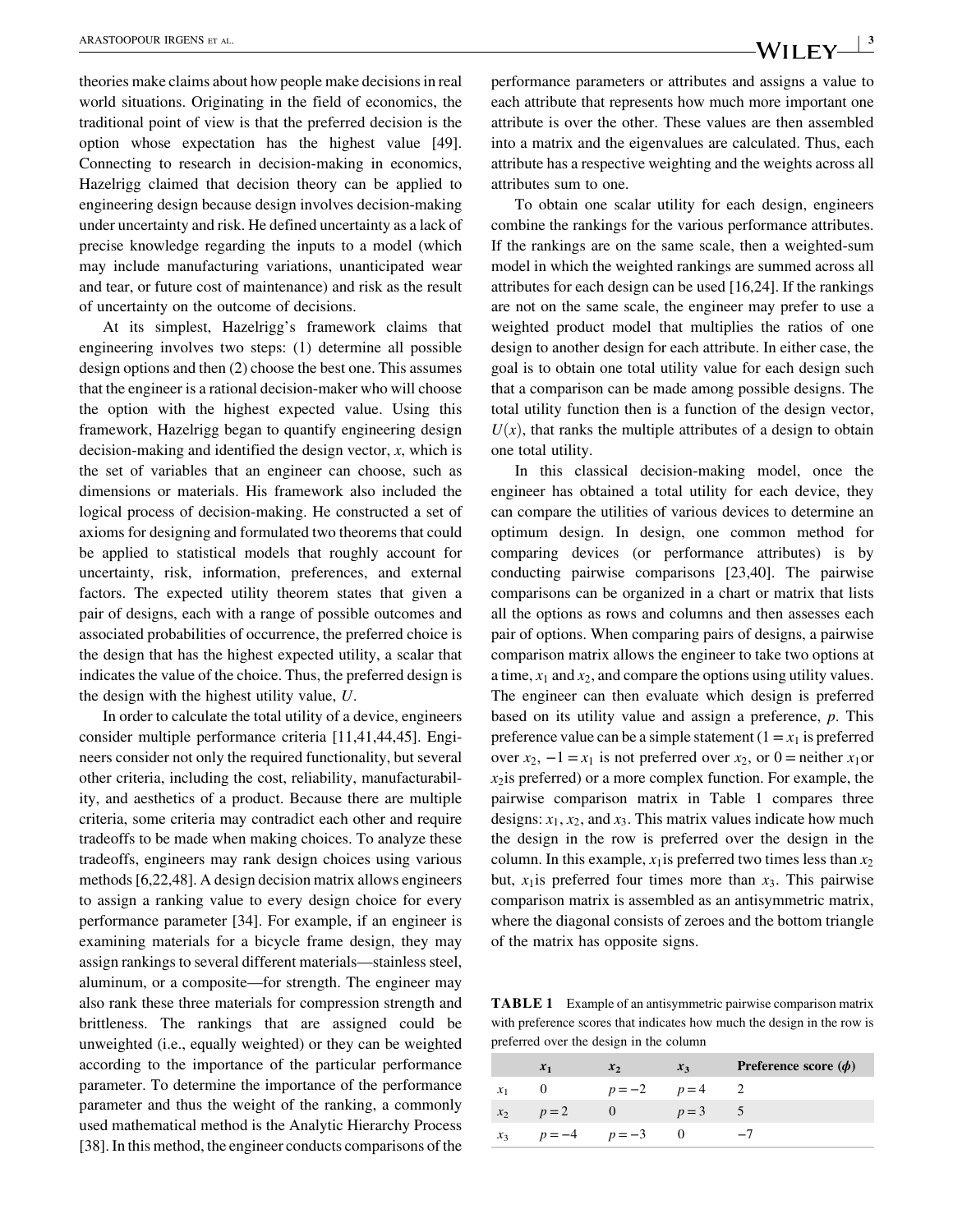**4 ARASTOOPOUR IRGENS ET AL. ARASTOOPOUR IRGENS** ET AL.

To simplify the decision-making process when deciding among several designs, an engineer can opt to sum the rows of the pairwise comparison matrix to obtain a preference score. Formally, the preference score between two designs,  $x_1$  and each of the other possible designs is

$$
\phi_{x_1,x_k}=\sum_{i=1}^k p_i
$$

where the preference values,  $p$ , are being summed for one row, *i*, that compares  $x_1$  to each possible devices,  $x_k$  (Table 1). More generally, the preference score is a function of the utility,  $\phi(U)$ . Thus, the preference score allows for each device to have one value associated with it that the engineer can use to represent a quantifiable preference for that design.

# 2.2.2 <sup>|</sup> Fuzzy decision-making

When applying utility functions and conducting pairwise comparisons, Hazelrigg<sup>1</sup> claims that engineers make deterministic and precise decisions. However, this is not always the case. Particularly in the preliminary stages of design, engineers often work with a vague, incomplete description and make design decisions to reduce the ill-formed nature of the problem [3,51]. Even in the later stages of design, when the design problem is likely to have been defined more clearly, deterministic and precise decision-making may not be possible for the engineer to use in producing a final product. In many cases, engineers design completely innovative products and do not know the product's exact performance parameters until the design is finalized and manufactured [13,18]. Thus, engineering design decision-making involves not only uncertainty and risk, but also imprecision, which is uncertainty when choosing among designs. Because there is imprecision in the decision-making process, there is not always one clear choice in a design situation and engineers therefore make choices based on their preference for one device over another. This preference could be based on objective evidence or subjective past experience. Antonsson and Otto [3], (p.27) explain,

> An imprecise variable in preliminary design is a variable that may potentially assume any value within a possible range because the designer does not know, a priori, the final value that will emerge from the design process. The nominal value of a length dimension is an example of an

imprecise variable. Even though the designer is uncertain about what length to specify, they usually have a preference for certain values over others. This preference, which may arise objectively (e.g., cost or availability of components or materials) or subjectively (e.g., from experience), is used to quantify the imprecision with which design variables are known.

In other words, engineers can be precise with calculations about known situations, but during the creative design process they routinely face unknown situations, and in turn, develop preferences and use imprecise variables. Thus, engineers engage in an approximate way of thinking or what is referred to as fuzzy decision-making [8,35,47,55]. This framework for decision-making uses the mathematics of fuzzy numbers, which are approximations of numbers. A single fuzzy number does not refer to one single value but rather can be thought of as a function or a range of possible values. The function that determines a fuzzy number is known as a membership function which determines the degree of membership of values with the range of the fuzzy number [30,54]. In contrast, a crisp number [30] has a single, deterministic value. Antonsson and Otto [3] provide an example of fuzzy versus crisp decision-making in engineering design (Figure 1):

> Specifications and requirements also embody design imprecision, even though most are written as if they were crisp, e.g., "This device must have a range of at least 250 km." Such a requirement implies that given two designs arbitrarily close together, one with a range of 250 km and one just below, the first would be acceptable but not the second, as shown by the dashed line.



FIGURE 1 Plot of preference for a product (from 0 to 1) versus the desired range. Dotted line represents the crisp number and solid line represents the fuzzy number (Figure taken from Antonsson and Otto [3])

<sup>&</sup>lt;sup>1</sup>Hazelrigg briefly mentions the possibility of using fuzzy logic to determine utilities of alternatives in a footnote in 1998, but doesn't elaborate on this concept.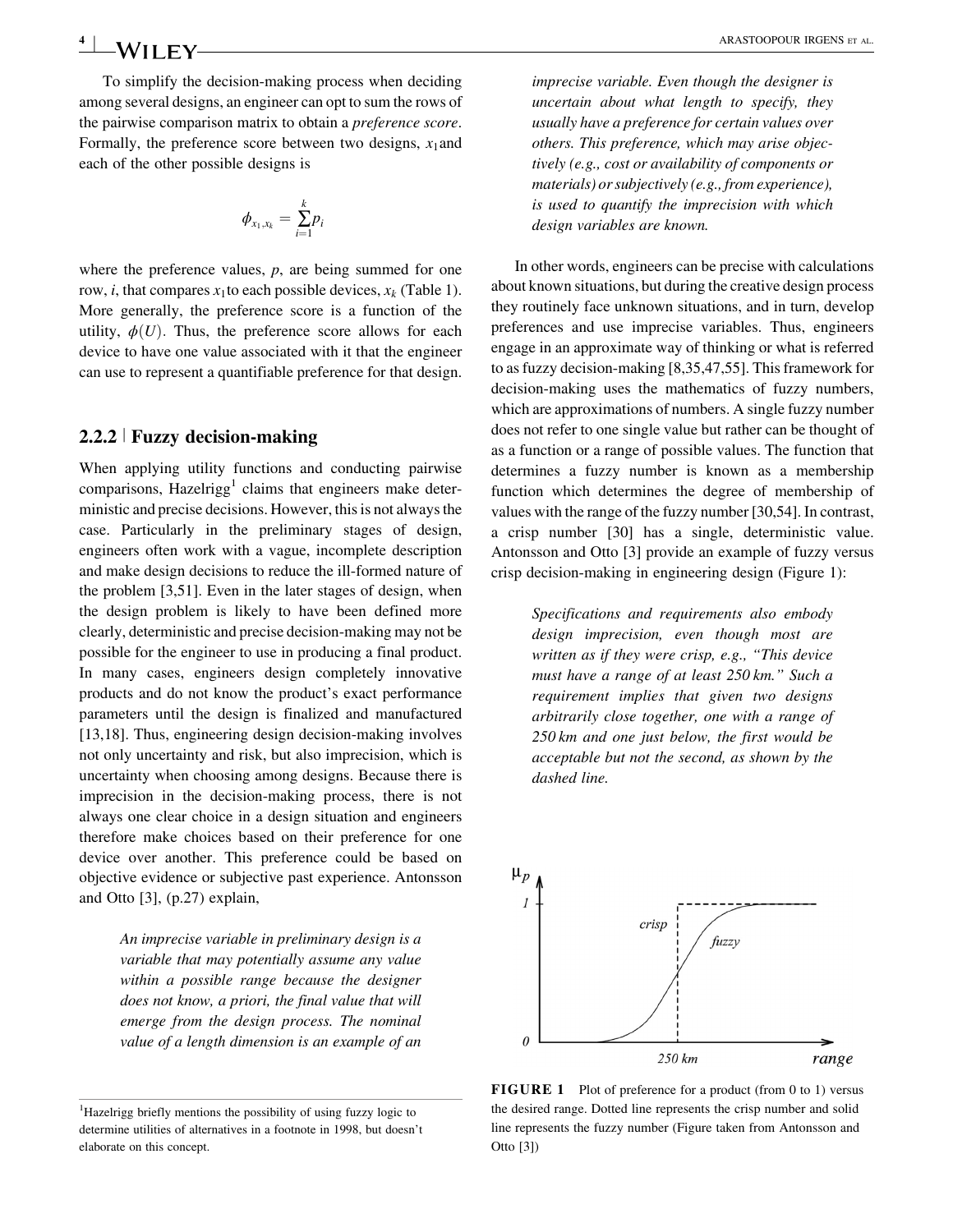In Antonsson and Otto's design scenario, there is a preference function,  $\mu_p$ , that ranges from zero (not preferred) to one (preferred). In the crisp decision-making scenario, shown by the dashed line, if a design meets or exceeds the 250 km functional requirement, then the design is preferred  $(\mu_p = 1)$ . If the design falls anywhere below the 250 km functional requirement, then the design is not preferred  $(\mu_p = 0)$ . On the other hand, in the fuzzy decision-making scenario, shown by the solid line, the preference function becomes a range of possible values from zero to one. As the performance of the device approaches 250 km, the preference increases. As the performance of the device exceeds 250 km, the preference continues to increase until it plateaus at a maximum value of one. Therefore, the crisp decision making function only allows for a binary decision-making process (either zero or one) whereas the fuzzy decision-making function allows for a range of values between zero and one.

Similarly, if an engineer is conducting a pairwise comparison and compares two utilities that are close in value, then they might determine that these two designs are the same, even if the utilities are not exactly equal. From the engineer's perspective, the functional requirements or customer requests are not crisp, but have some fuzziness associated with them.

The fuzziness of the number may be represented with a membership function that is linear, quadratic, triangular, or some other mathematical relationship [30,54]. If the membership function of the fuzzy number is complex and difficult to interpret, fuzzy numbers can be approximated using various methods. One approximation method is using a piece-wise linear function [12,17,28,53]. The piece-wise linear function models linear intervals that exist in close proximity to the fuzzy number and thus approximates a continuous membership function (Figure 2). Approximating fuzzy numbers using piece-wise linear functions have several benefits. Approximations may help reduce calculations errors, reduce the amount of computational resources required, and provide more interpretable results than complicated membership functions [36]. Approximations are not only useful for more complicated membership functions, but are also used when the membership function is unknown. In these unknown cases, the membership function can be approximated from a set of samples and an approximate fuzzy membership function can be abstracted from the samples [30]. Taken together, both approximations and actual membership functions represent fuzzy numbers that account for the fact that in real world engineering design decision-making there is some degree of inherent imprecision.

Although there have been several proposed fuzzy engineering decision-making models with worked examples [31,32,35,50,52,54], there have been few studies that examine authentic fuzzy decision-making processes of either actual



FIGURE 2 Plot of preference for a product (from 0 to 1) versus the desired range. Dotted line represents the crisp number and solid line represents the fuzzy number. Darker solid line represents piecewise linear approximation of fuzzy number

engineers or student engineers (See ref. [46] for one example). In our work, we examined how undergraduate students make engineering design decisions through the lens of fuzzy engineering design decision-making and developed a mathematical framework to quantify their decision-making processes.

#### 2.3 <sup>|</sup> Simulated engineering design problems

To examine authentic decision-making processes, we studied how students solve simulated engineering design problems in which real students design virtual devices. The simulated design problem that we analyzed is posed within a virtual internship that our group has previously developed for firstyear introduction to engineering design courses, Nephrotex. As has been described in detail elsewhere [9,10] students in Nephrotex role-play as interns to design a filtration membrane for a hemodialysis machine. Individually they conduct background research and summarize customer requests and technical constraints. Then, in teams, they design and test several devices before deciding on a final prototype. When deciding on a final prototype, students consider conflicting stakeholder requests and choose a design that best meets all of the stated thresholds. For example, the clinical engineer is concerned about the blood cell reactivity and flux of the filtration membrane, and the manufacturing engineer values reliability and cost. At the end of the course, student teams select and present their final hemodialysis machine filtration membrane design to their colleagues and instructor.

The simulation collects a rich dataset on students' decision-making processes, which includes data on students' choices for testing designs, students' final prototypes, and digital notebook entries in which students justify their design decisions. Based on this collection of data, to examine student decision-making processes we consider the simulated problem used within Nephrotex as a representation of a real engineering design problem. An advantage of this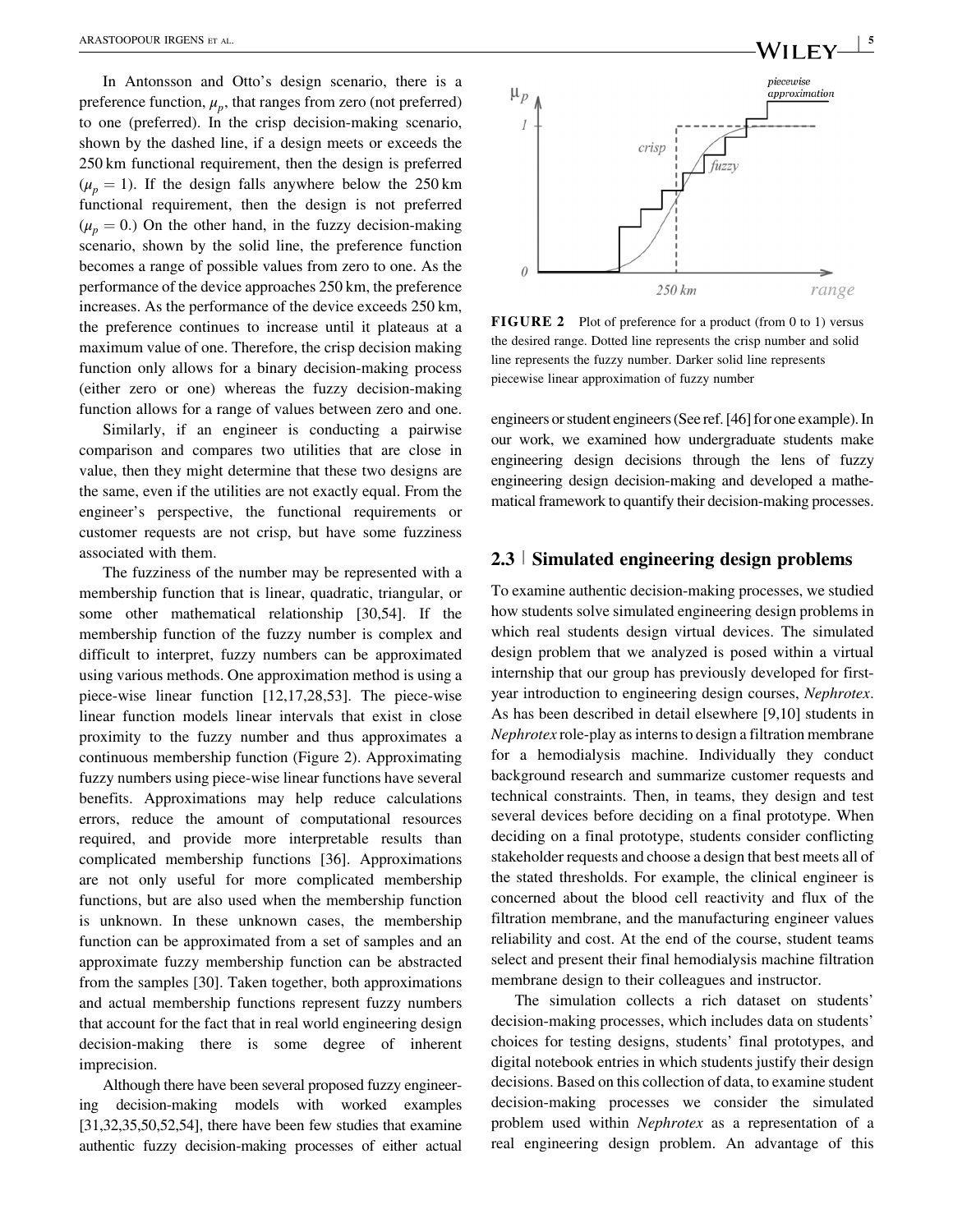# **6**  $\blacksquare$  **M/II**  $\blacktriangleright$  **V**  $\blacksquare$  **ARASTOOPOUR IRGENS** ET AL.

approach is that the numbers of input choices and performance parameters, as well as the information provided, are fixed. Thus, multiple students can solve identical design problems. This allows for a standard comparison among students' design decisions and decision-making processes.

To understand students' cognitive processes when solving a simulated design problem, we used data from a previous study in which we conducted several cognitive clinical interviews [4]. Such interviews are semi-structured, taskfocused events developed to investigate student thinking and understanding of a task or event. This method has been used extensively by researchers in education [15,33,37]. Interviews begin typically by providing the participant with a prompt for tasks and relevant tools. As the participant completes the task, the researcher encourages the participant to discuss their thinking and asks the participant questions along the way. The researcher may explore different ways of framing the task or may ask impromptu questions after receiving a particular response from a participant. The goal of the interview is to "allow the interviewee to expose his/her natural ways of thinking about the situation at hand" [15]. In other words, the researcher is collecting evidence that explicitly reveals how a participant is thinking about a situation or task.

In our prior work, we conducted cognitive interviews with undergraduate students [4]. We asked participants to individually solve the simulated design problem in Nephrotex and explain their strategies and choices. We then analyzed the results of the cognitive interviews for details about students' design decision making when solving a simulated design problem. In our previous work, we discovered that students were incorporating fuzzy utility functions when comparing multiple attributes, as well as incorporating fuzzy pairwise comparisons when comparing among designs. For this current study, we used the analyses from these prior cognitive interviews to inform the design of our mathematical models. Then, we tested these models on digital data collected from students who solved the simulated design problem in teams by participating in the Nephrotex virtual internship (Figure 3).

We call this approach data-enabled cognitive modeling. This framework mathematically models cognitive decisionmaking processes and validates decision-making models using process data from participants in authentic settings. In other words, our approach uses real-world data to validate mathematical decision-making models.

### 2.4 <sup>|</sup> Research questions

To validate the decision-making models, we collected data from a previous study with cognitive interviews in which students engaged in the simulated design problem from Nephrotex. We validated two models: (1) a crisp model, which included a crisp utility model, and a  $(2)$  fuzzy model, which included a fuzzy utility model, fuzzy preference score model (based on pairwise comparisons), and a fuzzy percent change preference score model (which was a modified version of the fuzzy preference score model). Our fuzzy models used piecewise functions to approximate a fuzzy membership function. Table 2 summarizes the two categories of models. Then, we correlated each of these models with the devices that students chose as their final design to determine which of these models was most useful for representing student engineers' design-based decision-making.

Our research questions were:

- 1. Does the distribution of devices that students selected as their final device provide evidence for design-based decision-making in Nephrotex?
- 2. Are crisp utilities a significant predictor of students' final design selections?
- 3. Are fuzzy utilities a significant predictor of students' final design selections and how does this model compare to the previous model?
- 4. Are fuzzy preference scores a significant predictor of students' final design selections and how does this model compare to the previous models?
- 5. Are fuzzy percent change preference scores a significant predictor of students' final design selections and how does this model compare to the previous models?

# 3 <sup>|</sup> METHODS

#### 3.1 <sup>|</sup> Virtual internship description

In Nephrotex, students role-play as interns at a fictional medical device design company, where they work in teams to design dialyzer membranes for ultrafiltration. Research and design activities and team interactions all take place through the web platform, which includes an email and chat interface. Acting as interns, they send and receive emails to and from their supervisor and use the chat window for instant messaging with other team members and their assigned design advisor.

After collecting and summarizing research data, interns begin the actual design process using the simulated engineering drawing tool. First individually and then in teams, students develop hypotheses based on their research, test these hypotheses in the provided design space, and analyze the results provided. The design space contains four inputs and five outputs (Figure 4). Interns also become knowledgeable about internal consultants within the company who have a stake in the outcome of their designed prototype. These consultants value different outputs, which are essentially performance attribute. Each of the five internal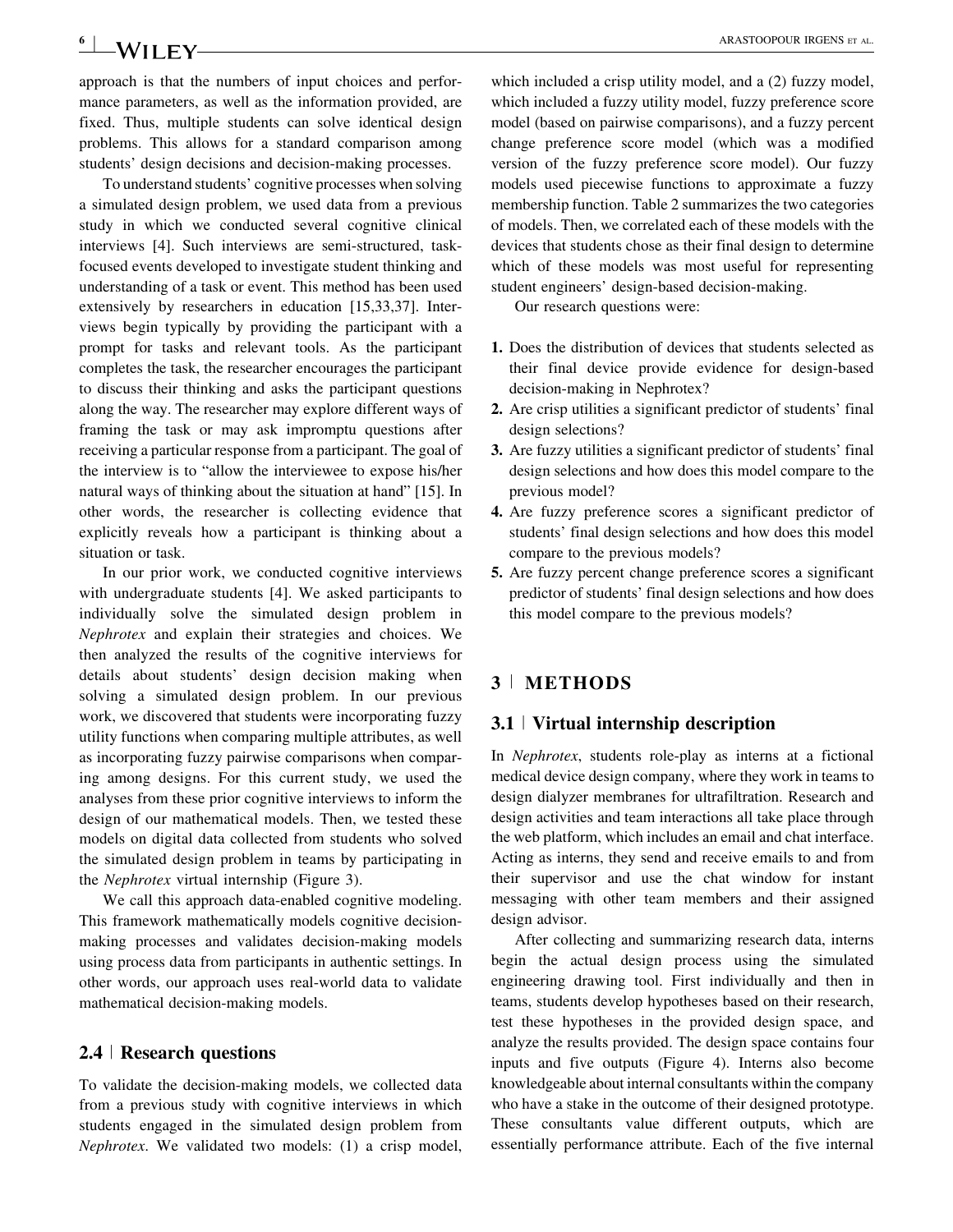

FIGURE 3 Experimental approach for developing and testing models

consultants in Nephrotex prioritizes two output parameters (i.e., performance attributes) and identifies specific threshold values for each output. For example, the clinical engineer would like a high degree of biocompatibility and high flux, and the manufacturing engineer would like a device with high reliability but low cost. The stakeholders' concerns are often in conflict with one another (e.g., as flux increases, cost also increases), reflecting the conflicting demands common in professional engineering design.

During the second half of the internship, students switch teams and inform their new team members of the research they have conducted thus far in the internship. In the new teams, students test more devices, analyze the second iteration of results, and make a choice for a final prototype. During the final days of the internship, students present their final device design and justify their design decisions to the class and instructor.

#### 3.2 <sup>|</sup> Virtual internship design space

All design problems, including the simulated problem in Nephrotex, have a set of inputs (design choices) and outputs (functions or performance parameters). Mathematically, the set of inputs can be described as a set  $I = \{i_1, i_2, \ldots, i_p\}$ where each *i* represents an input category. In turn, each input category *i* is composed of a set of choices,  $C_i =$  $\{c_1^i, c_2^i, \ldots, c_r^i\}$  where each element  $c^i$  within  $C_i$  represents a choice within category i.

For example, in the virtual internship, Nephrotex, the set of inputs is described as

 $I = \{$  material, surfactant, process, carbonnanotube (cnt)  $\}$ .

The choices for the first three categories material, surfactant, and process are categorical where

 $C_{\text{material}} = \{PSF, PRNLT, PMMA, PESPVP, PAM\}$ 

 $C_{\text{surface}} = \{\text{hydrophilic}, \text{negative charge},\}$ sterich indrance, biological, none

 $C_{\text{process}} = \{\text{phase inversion}, \text{dryjet wet}, \text{vapor deposition}\}.$ 

The choices for the last category, cnt, are numeric and ordered where

$$
C_{\rm cnt} = \{0, 0.5, 1, 1.5, 2, 4, 6, 10, 15, 20\}.
$$

A potential solution for a design problem, that is, a set of design choices, is within a design space, X, where  $X = \times_i \in IC_i$ . A set of design choices can be described as a vector  $x = [x_{i_1}, x_{i_2}, \dots, x_{i_p}]$  for which there is one choice for every input category, i. There are four input categories in Nephrotex, so  $x$  is always a vector with four elements,  $[x<sub>material</sub>, x<sub>surface</sub>, x<sub>process</sub>, x<sub>cnt</sub>]$ . One example of a solution (or possible device design) in Nephrotex is

 $x = |PAM, Hydrophilic, Phase Inversion, 2\%|$ .

Within the design space,  $X$ , there is a space,  $D$ , that consists of the devices that students have selected as their optimum, final design. The elements within  $D$  are represented as solution vectors, d.

In design problems, there is also a set of outputs, where  $O = \{o_1, o_2, \ldots, o_n\}$ , in which each element of *o* is an aspect of design function or performance. The performance of

TABLE 2 Summary of models developed and tested in this study

|              | <b>Function</b> |                          |                                 |  |  |  |
|--------------|-----------------|--------------------------|---------------------------------|--|--|--|
| <b>Model</b> | U(x)            | $\phi(x)$                | $\phi_{\% \Delta}(x)$           |  |  |  |
| Crisp        | Crisp utility   | $\overline{\phantom{0}}$ | $\overline{\phantom{0}}$        |  |  |  |
| Fuzzy        | Fuzzy utility   | Fuzzy preference         | Fuzzy percent change preference |  |  |  |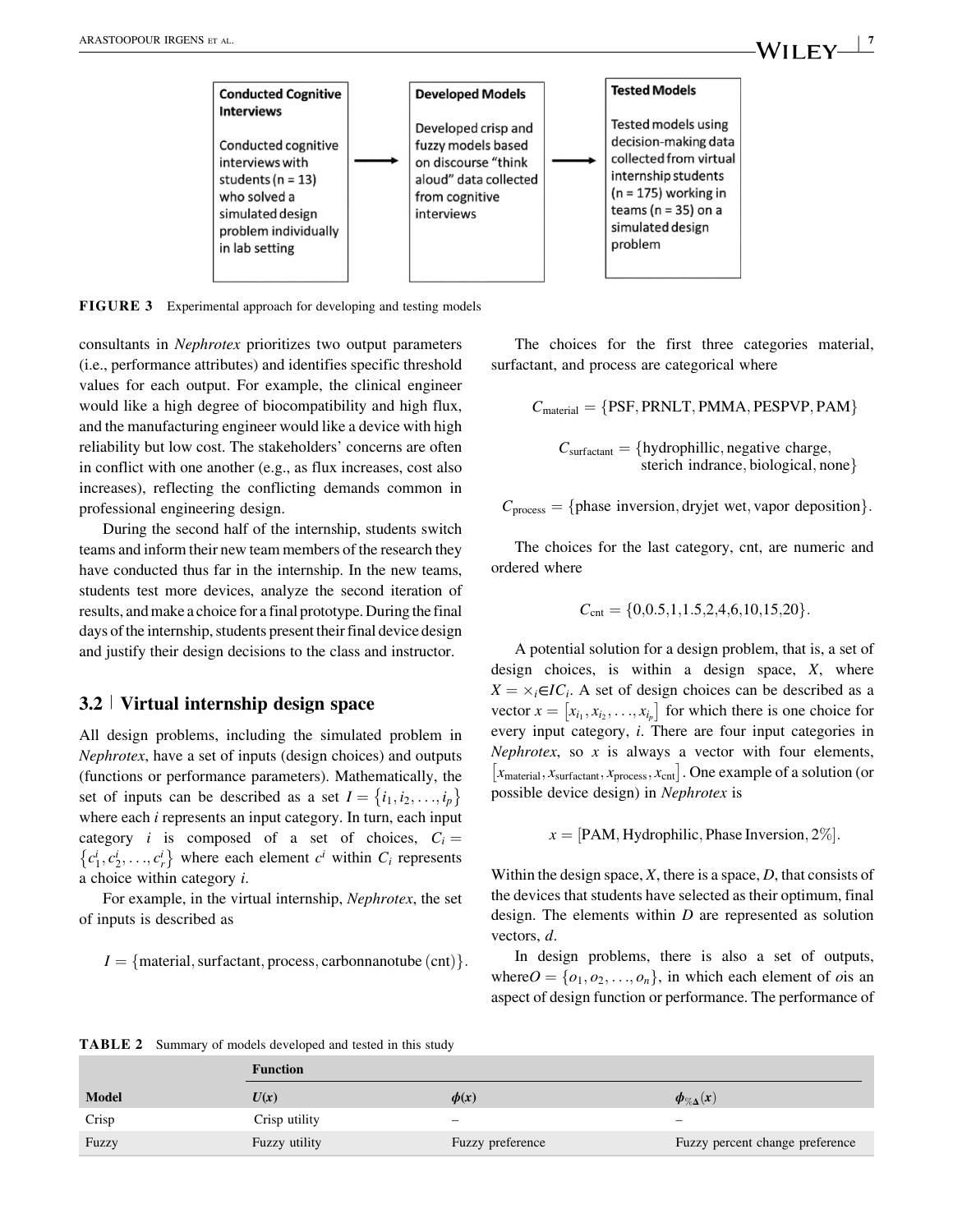

FIGURE 4 Nephrotex design space with four categories of inputs (left) and five categories of outputs (right). In the text below, Polysulfone is abbreviated PSF, Polyrenalate is PRNLT, Pes-Pvp Blend is PESPVP and Polyamide is PAM

every solution to the design problem, which we call y, must reside within the output space, that is  $y \in \mathbb{R}^{\mathcal{O}}$ . In general, the performance is a *n* dimensional vector  $[y_1, y_2, \ldots, y_n]$  for which there is one real number value for every output category. In Nephrotex, there are five aspects of performance for which the student is designing, so the vector  $O$  has five components:

 $O = \{mark$  f marketability, cost, reliability, flux, bcr  $\}$ .

A representative solution to Nephrotex is a device with marketability 600,000, cost \$120, reliability 8 hours, flux  $23 \text{ m}^2$ /day and blood cell reactivity 43.3 ng/ml. Thus, the performance of this device can be described as:

$$
y = [600000, 120, 8, 23, 43.3]
$$

where

$$
y_{\text{marketability}} = 600000, y_{\text{cost}} = 120, y_{\text{reliability}} = 8, y_{\text{flux}} = 23, y_{\text{ber}} = 43.3
$$

In all design problems, the selection of inputs affects the performance of the device. Thus, the design function can be represented as a mapping from the solution space, X, to the performance space,  $Y$ , which is a subset of real values in the output space

Or

$$
f(x) = y
$$

 $F: X \to Y \subseteq \mathbb{R}^O$ 

Where  $x$  is a design vector and  $y$  is a performance vector. For example, in Nephrotex,

$$
f([PAM, Hydrophilic, Phase Inversion, 2\%])
$$
  
= [600000, 120, 8, 23, 43.4].

### 3.3 <sup>|</sup> Virtual internship participants

We implemented the *Nephrotex* virtual internship into two first-year, introductory, cornerstone engineering design courses at two large institutions. The first implementation occurred in fall 2013 at a university and contained 24 students in 5 student teams. The second implementation occurred in spring 2014 at a different university and contained 152 students in 30 student teams. In total, we collected final device specifications from 35 student teams in Nephrotex and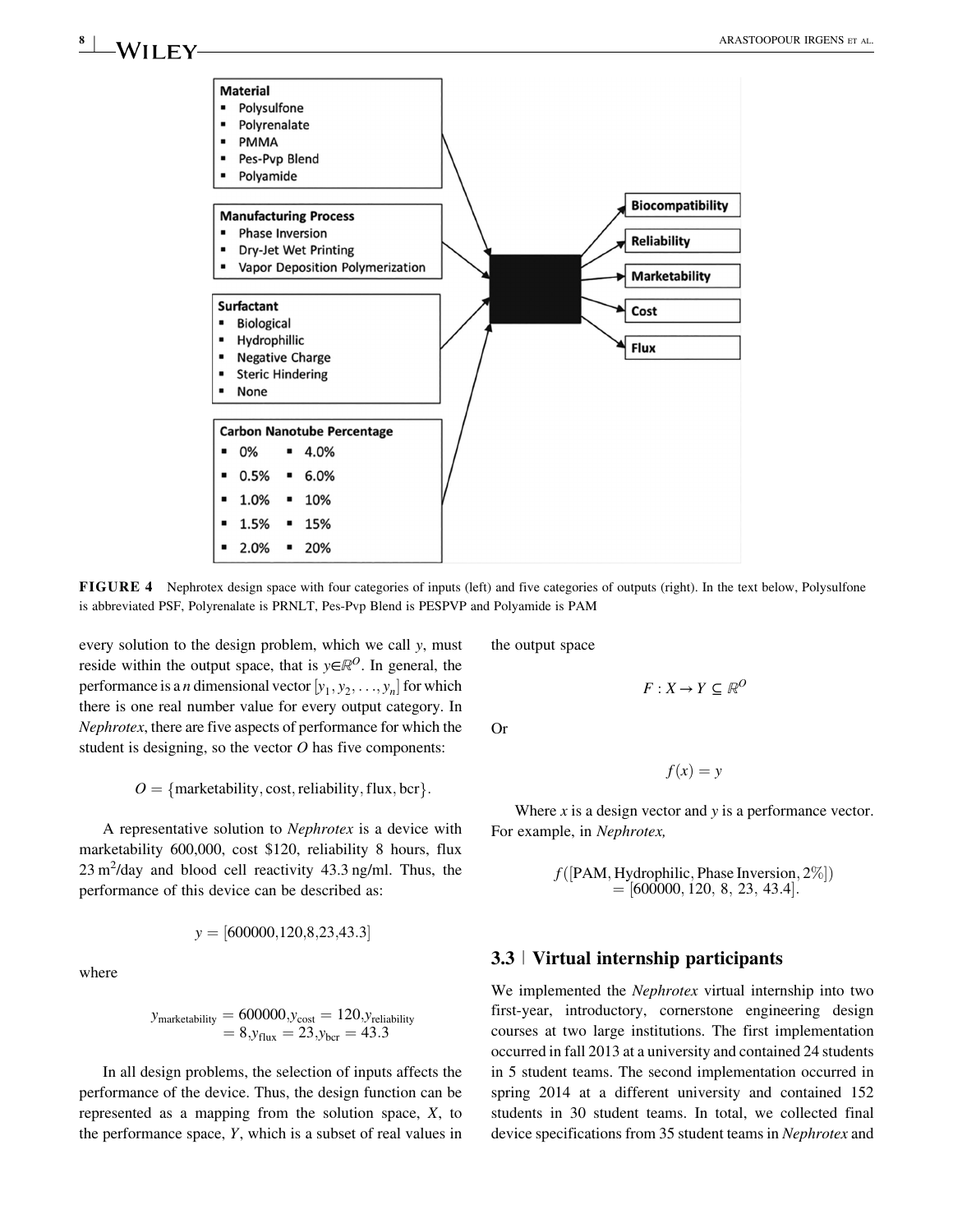TABLE 3 Stakeholder requests and thresholds in Nephrotex

| <b>Stakeholder</b>                  | Output                | Requirement                          | <b>Preference</b>                      |
|-------------------------------------|-----------------------|--------------------------------------|----------------------------------------|
| Padma Rao Clinical Engineer         | Blood cell reactivity | $75$ ng/ml                           | $40 \text{ ng/ml}$                     |
|                                     | Flux                  | $10 \text{ m}^3/\text{sm}^2$ per day | $17 \text{ m}^3/\text{sm}^2$ per day   |
| Rudy Hernandez Marketing Manager    | Cost                  | \$120                                | \$110                                  |
|                                     | Marketability         | 400,000 projected units/yr           | 550,000 projected units/yr             |
| Alan DuChamp Manufacturing Engineer | Cost                  | \$140                                | \$95                                   |
|                                     | Reliability           | 5 <sub>hr</sub>                      | 9 <sub>hr</sub>                        |
| Michelle Proctor Product Engineer   | Flux                  | $12 \text{ m}^3/\text{sm}^2$ per day | $13.5 \text{ m}^3/\text{sm}^2$ per day |
|                                     | Reliability           | 1.5 <sub>hr</sub>                    | 8 hr                                   |
| Wayne Anderson Focus Team Leader    | Blood cell reactivity | $90 \text{ ng/ml}$                   | $65$ ng/ml                             |
|                                     | Marketability         | 250,000 projected units/yr           | $650,000$ project units/yr             |

thus collected the design specifications of 35 devices. We used this entire sample of 35 student teams final device specifications to test all four models.

## 3.4 <sup>|</sup> Crisp methods

# 3.4.1 <sup>|</sup> Crisp utility model

In Nephrotex, the stakeholders collectively request that the device performance parameters meet a total of 20 thresholds. Each stakeholder identifies two outputs and then identifies two thresholds values for each output—a required threshold and a preferred threshold (Table 3).

Design advisors in the virtual internship advise students to meet as many of the thresholds as possible, thus implying that one of the main objectives of the design problem is to design a device with the highest utility value possible. One of the ways to model utility is by using crisp numbers. The output-specific crisp utility function,  $u_{crisp}^j(y)$ , consists of assigning one point for every threshold,  $\tau$ , that a device satisfied for a given output, j. This method is considered a crisp method because there is no flexibility when determining the utility of a device specification—the device either meets the threshold or the device fails to do so (Figure 5).

The output-specific crisp utility function, is represented as

$$
u_{\text{crisp}}^{j}(y) = \begin{cases} 0 & \text{if } y < \tau_{1}^{j} \\ 1 & \text{if } \tau_{1}^{j} \leq y < \tau_{2}^{j} \\ 2 & \text{if } \tau_{2}^{j} \leq y < \tau_{3}^{j} \\ 3 & \text{if } \tau_{3}^{j} \leq y < \tau_{4}^{j} \\ 4 & \text{if } y \geq \tau_{4}^{j} \end{cases}
$$

That is, the crisp utility function indicates how many thresholds a device meets for one output. The result of  $u_{\text{crisp}}(y)$  then is either 0, 1, 2, 3, or 4.

Based on data collected from previous [5], our first hypothesis was that students calculated the utility of a device by summing the utilities, or number of thresholds that a device satisfies, across the outputs to obtain a total utility,  $U_{\text{crisp}}$ .

$$
U_{\text{crisp}}(y) = \sum_{j \in O} u_{\text{crisp}}^j(y)
$$

For example, if a device meets all of the marketability thresholds, one of the cost thresholds, all of the reliability thresholds, three of the flux thresholds, and three of the BCR thresholds, then its crisp utility is calculated as 15 (Figure 6).

#### 3.5 <sup>|</sup> Fuzzy methods

#### 3.5.1 <sup>|</sup> Approximate fuzzy utility model

Based on data collected from cognitive interviews [4], our second hypothesis was that students used fuzzy numbers to calculate utility. To create fuzzy models, we used approximations of fuzzy numbers that were more nuanced than the crisp numbers. As an initial approximation of a fuzzy utility



FIGURE 5 Crisp utility score for every possible threshold met for flux output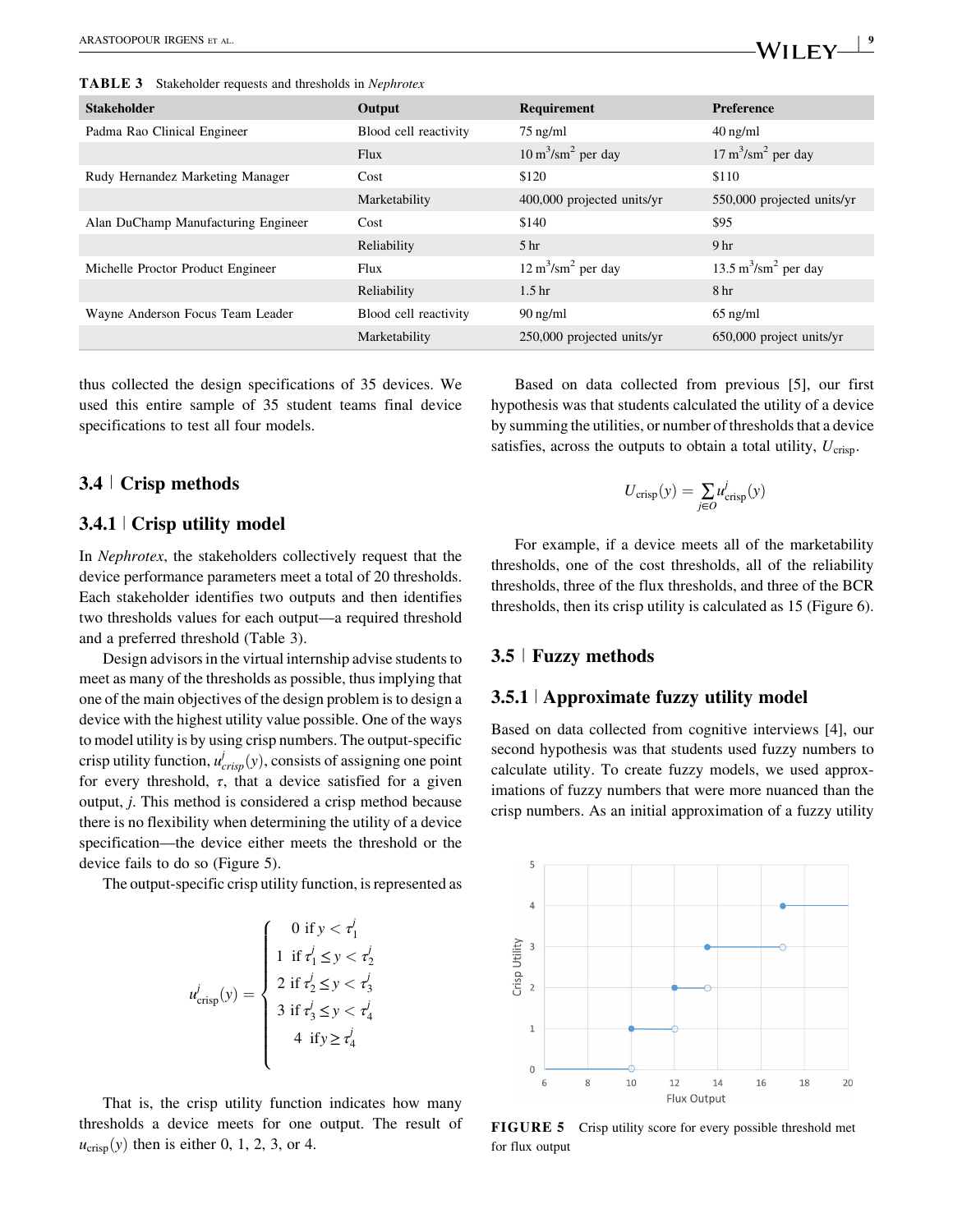| Device #                                             | Material                                                        | Surfactant          | Process                                         | CNT%                                                           |  | Marketability                                   | Cost | Reliability                                         | Flux                                  | BCR  |  |
|------------------------------------------------------|-----------------------------------------------------------------|---------------------|-------------------------------------------------|----------------------------------------------------------------|--|-------------------------------------------------|------|-----------------------------------------------------|---------------------------------------|------|--|
| 240                                                  | <b>PESPVP</b>                                                   | Steric<br>Hindrance | Vapor                                           | 20                                                             |  | 900,000                                         | 130  | 11                                                  | 15                                    | 43.3 |  |
| Device specifications (inputs) and results (outputs) |                                                                 |                     |                                                 |                                                                |  |                                                 |      |                                                     |                                       |      |  |
| Device #                                             | Marketability<br>Thresholds Met<br>marketability<br>$u_{crisp}$ |                     | Cost<br>Thresholds<br>Met<br>$u_{crisp}^{cost}$ | Reliability<br>Thresholds<br>Met<br>reliability<br>$u_{crisp}$ |  | Flux<br>Thresholds<br>Met<br>$u^{flux}_{crisp}$ |      | <b>BCR</b><br>Thresholds<br>Met<br>$u_{crisp}^{br}$ | Total Crisp<br>Utility<br>$U_{crisp}$ |      |  |
| 240                                                  | $\Delta$                                                        |                     |                                                 | Δ                                                              |  | ٩                                               |      |                                                     |                                       | เร∣  |  |

Number of Thresholds met for each output and the utility score.

FIGURE 6 Example of calculating crisp utility for device #240

model, we revised the crisp utility model so that it used additional values that were not given as explicit thresholds in Nephrotex. These additional values were derived from data collected in the cognitive interviews which showed that students made design decisions based on two self-constructed, additional intermediate thresholds. If the device met their constructed thresholds, the student was more likely to choose the device than if it did not meet their constructed thresholds. This type of decision-making process can be interpreted as a form of fuzzy decision-making.

As an approximation of a fuzzy number membership function, we used a piecewise linear function. To construct this model, we added additional utility values in the fuzzy model that are between the crisp utility values (from 1 to 4) (Figure 7), which allowed for values intermediate to the ones in the crisp model.

As an example, the lowest threshold to meet for flux in *Nephrotex* is 10  $\frac{m^3}{m^2s}$  (meters cubed per second times meters squared). In the crisp utility model, a device that has a flux of 10 yields a crisp utility of 1. The next stakeholder threshold is 12, so devices that have a flux of 11.5, 11, and 10.5 would all be assigned a utility score of 2 in the crisp model. However, the fuzzy model assigns a device with a flux of 11 and 11.5 an intermediate utility score of 1.5. In other words, we assign different utilities to intermediate values between stakeholder requests, which we call fuzzy utilities (Table 4).

Then, for each device we summed the fuzzy utilities to obtain a total fuzzy utility,  $U_{\text{fuzzy}}$ .

$$
U_{\text{fuzzy}}(y) = \sum_{j \in O} u_{\text{fuzzy}}^j(y)
$$

For example, the same device, used as an example for calculating crisp utility had a crisp utility of 15, but has a fuzzy utility of 16.5 (Figure 8).

#### 3.5.2 <sup>|</sup> Fuzzy preference score model

A fuzzy pairwise comparison compares two devices or choices and assigns a fuzzy comparison value instead of a

crisp value. Because fuzzy numbers can be thought of as a family of nested intervals, in this study, we approximated a fuzzy comparison by employing a piecewise function. In this function, there exists some epsilon value when comparing two devices which allows for a range of numbers rather than one fixed number (Figure 9). The epsilon values takes into account some flexibility, or tolerance, in determining whether one device performs better or worse than another. For example, if one device has a utility of 13 and another has a utility of 14, an engineer may determine that the two devices have equal utility if he considers epsilon to be greater than 1.0.

Thus, the fuzzy pairwise comparison matrix (PCM) is defined by the function  $\text{PCM}_{\text{fuzzy}}^{\varepsilon}$  where

$$
PCM_{fuzzy}^{\in}(x_1x_2) = \begin{cases} 1 \text{ if } U_{fuzzy}\left(f(x_1)\right) - U_{fuzzy}\left(f(x_2)\right) > \in\\ 0 \text{ if } -\in < U_{fuzzy}\left(f(x_1)\right) - U_{fuzzy}\left(f(x_2)\right) < \in\\ -1 \text{ if } U_{fuzzy}\left(f(x_1)\right) - U_{fuzzy}\left(f(x_2)\right) < -\in \end{cases}
$$



FIGURE 7 Fuzzy utility function which approximates fuzzy numbers with a piece-wise linear function. Example is shown for flux output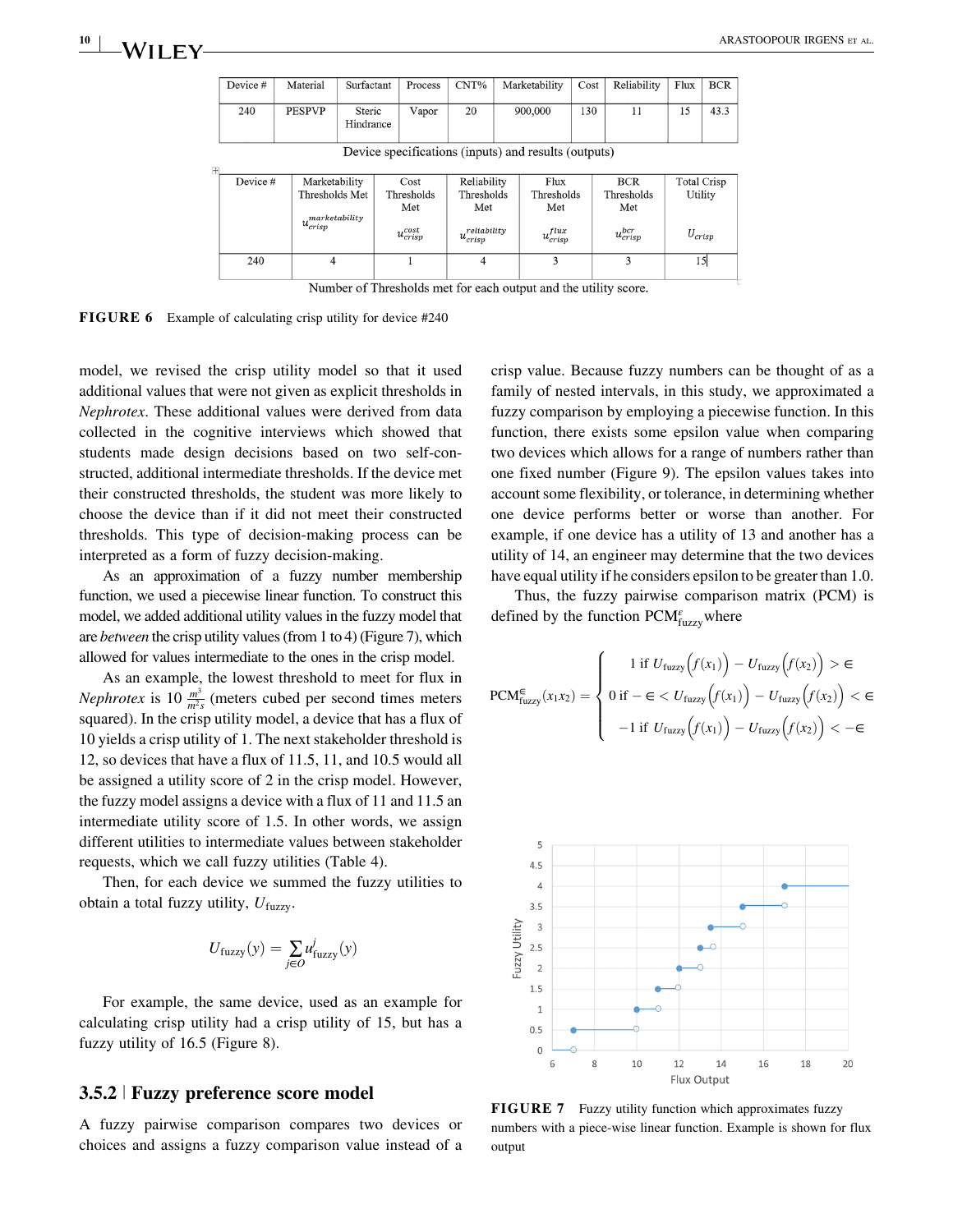TABLE 4 A Comparison between crisp valuations and fuzzy valuations for the flux output

| Stakeholder threshold for<br>flux $(\tau^{\text{flux}})$ | Crisp utility $u_{\text{crisp}}^{\text{flux}}(y)$ | Fuzzy utility $u_{\text{fuzzy}}^{\text{flux}}(y)$<br>with membership function $\mu(y)$                                                                                           |
|----------------------------------------------------------|---------------------------------------------------|----------------------------------------------------------------------------------------------------------------------------------------------------------------------------------|
| $\tau_1^{\text{flux}}=10$                                | 1                                                 | $\mu_1(y) = \begin{cases} 0 \text{ if } 0 \le y < a \\ .5 \text{ if } a \le y < \tau_1 \\ 1 \text{ if } \tau_1 \le y \end{cases}$<br>where $a = 7$ for the output flux           |
| $\tau_2^{\text{flux}}=12$                                | $\overline{2}$                                    | $\mu_2(y) = \begin{cases} 1 & \text{if } \tau_1 \leq y < b \\ 1.5 & \text{if } b \leq y < \tau_2 \\ 2 & \text{if } \tau_2 < y \end{cases}$<br>where $b = 11$ for the output flux |
| $\tau_3^{\text{flux}} = 13.5$                            | 3                                                 | $\mu_3(y) = \begin{cases} 2 \text{ if } \tau_2 \leq y < c \\ 2.5 \text{ if } c \leq y < \tau_3 \\ 3 \text{ if } \tau_2 \leq y \end{cases}$<br>where $c = 13$ for the output flux |
| $\tau_4^{\text{flux}}=17$                                | $\overline{4}$                                    | $\mu_4(y) = \begin{cases} 3 & \text{if } \tau_3 \leq y < d \\ 3.5 & \text{if } d \leq y < \tau_4 \\ 4 & \text{if } \tau_4 < y \end{cases}$<br>where $a = 15$ for the output flux |

That is, the pairwise comparison matrix indicates, for each pair of designs, whether one is preferred over the other, given some epsilon value. If the total utility of device  $x_1$  is greater than the total utility of device $x_2$ , then the result of the function is 1. If the total utility of device  $x_1$  is equal to the total utility of device  $x_2$ , then the result of the function is 0. If the total utility of device  $x_1$  is less than the total utility of device  $x_2$ , then the result of the function is −1. This comparison is repeated for all possible devices, x, in X. The complete result of  $PCM<sub>fuzzy</sub>$  is a square matrix with values  $-1$ , 0, and 1.

For this study, we constructed a pairwise comparison matrix of all 570 devices using the fuzzy utilities and an epsilon value of 2.5. We determined the epsilon value of 2.5 empirically from the results of the student cognitive interviews. According to the interviews, on average, students considered the utilities of two devices equal when the differences were less than 2.5.

Lastly, to obtain one value for every device, which we call the fuzzy preference score, we summed each row of the PCM<sub>fuzzy</sub> matrix. The fuzzy preference score,  $\phi_{\text{fuzzy}}$ , is calculated as

$$
\phi_{\text{fuzzy}}(x) = \underset{x \in X}{\sum} \text{PCM}_{\text{fuzzy}}^{\varepsilon}(x)
$$

For example, if device 1 has a fuzzy utility of 8.2, device 2 has a fuzzy utility of 10.6, and device 3 has a fuzzy utility of 16.4, and device 4 has a fuzzy utility of 18.8, then device 3 and device 4 would be tied for the best device because they both have a preference score of 2 (Table 5).

| Device # | Material      | Surfactant          | Process | CNT% | Marketability | Cost | Reliability | Flux | BCR  |
|----------|---------------|---------------------|---------|------|---------------|------|-------------|------|------|
| 240      | <b>PESPVP</b> | Steric<br>Hindrance | Vapor   | 20   | 900,000       | 130  |             |      | 43.3 |

Device specifications (inputs) and results (outputs)

| Device # | Marketability  | Cost               | Reliability                | Flux                | <b>BCR</b>        | Crisp Utility |
|----------|----------------|--------------------|----------------------------|---------------------|-------------------|---------------|
|          | Thresholds Met | Thresholds         | Thresholds                 | Thresholds          | Thresholds        |               |
|          |                | Met                | Met                        | Met                 | Met               |               |
|          | marketability. |                    |                            |                     |                   | $U_{fuzzy}$   |
|          | $u_{fuzzy}$    | $u_{fuzzy}^{cost}$ | reliability<br>$u_{fuzzy}$ | flux<br>$u_{fuzzy}$ | $u_{fuzzy}^{bcr}$ |               |
| 240      |                | 1.5                |                            | 3.5                 | 3.5               | 16.5          |
|          |                |                    |                            |                     |                   |               |

Number of Thresholds met for each output and the utility score.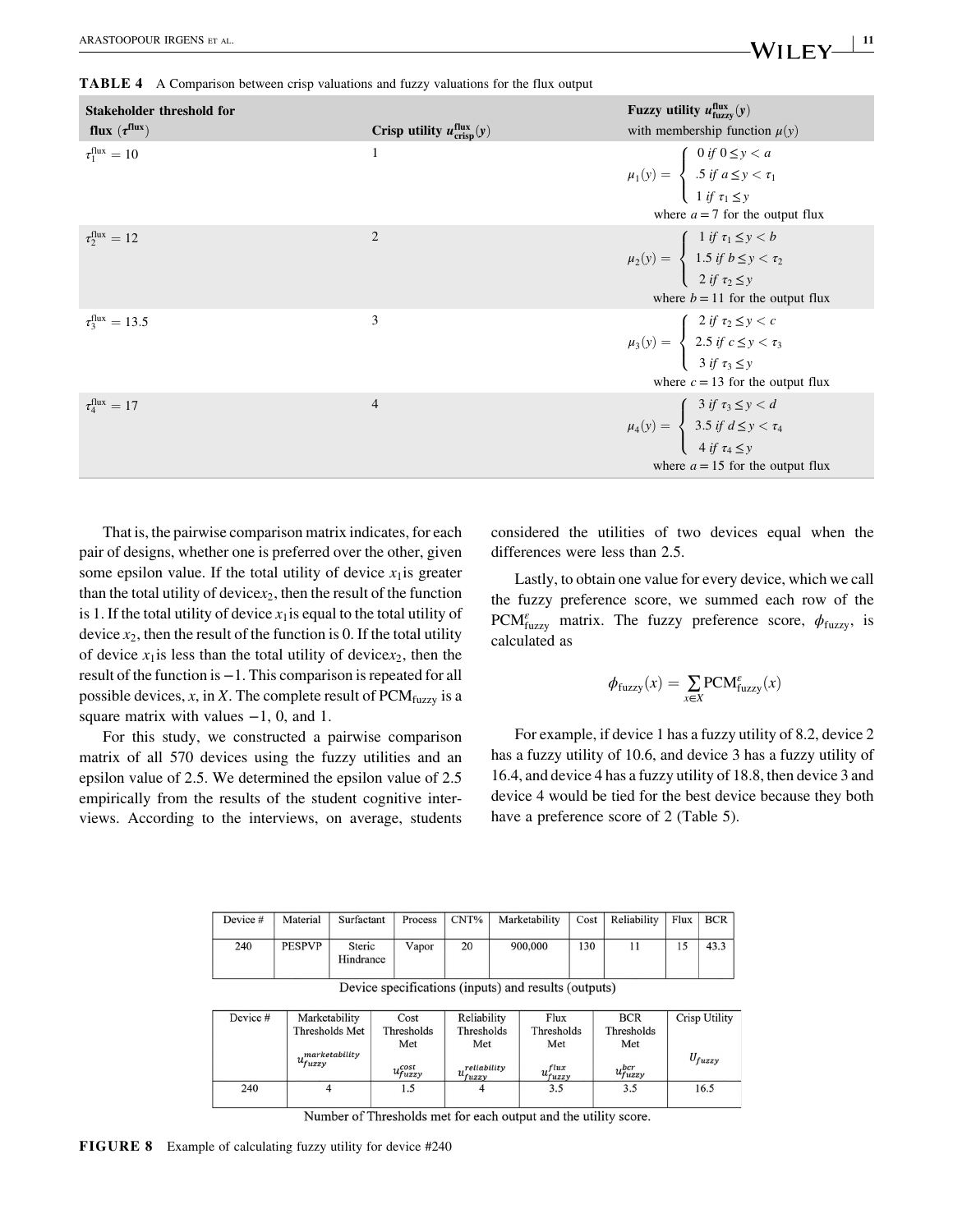# $\sim$  ARASTOOPOUR IRGENS ET AL.



FIGURE 9 Possible values for the fuzzy pairwise comparison matrix given two devices

## 3.5.3 <sup>|</sup> Fuzzy percent change preference score model

In this model, we incorporated our fuzzy pairwise comparison function in addition to a percent change function to account for devices that had fuzzy utilities within 2.5 units. According to the cognitive interview results, if two devices were within 2.5 utility units, then students calculated the percent difference. This updated PCM piecewise function now contains a non-linear component (Figure 10).

This function is defined by the function  $\text{PCM}_{\text{fuzzy}}$ ;  $\%$ where

$$
PCM_{fuzzy,\% \Delta}^{\in}(x_1, x_2) = \begin{cases} 1 & \text{if } U_{fuzzy}(f(x_1)) - U_{fuzzy}(f(x_2)) > \epsilon \\ P(x_1, x_2) & \text{if } -\epsilon < U_{fuzzy}(f(x_1)) - U_{fuzzy}(f(x_2)) < \epsilon \\ -1 & \text{if } U_{fuzzy}(f(x_1)) - U_{fuzzy}(f(x_2)) < -\epsilon \end{cases}
$$

where

$$
P(x_1, x_2) = \sum_{j \in O} \frac{y_1^j - y_2^j}{\text{mean}(y_1^j, y_2^j)}
$$

All  $P(x_1, x_2)$  values were rescaled such that they ranged from −1 to 1 and were on the same scale as the other pairwise comparison scores. The result of  $\text{PCM}_{\text{fuzzy}, \% \Delta}^{\varepsilon}$  then is a square

matrix in which the rows and consist of −1, 1, and, instead of 0, these values are now replaced with values ranging from −1 to 1. Finally, we summed each row so that there was one fuzzy preference score,  $\phi_{\text{fuzzy},\% \Delta}(x)$ , for each device (See Table 6 for an example).

# 3.6 <sup>|</sup> Poisson regression models with student data

We used the data collected on the number of times students chose a device for their final prototype to evaluate the applicability of the crisp and fuzzy utilities to model engineering student design decision-making. In particular, we calculated the crisp utility, fuzzy utility, fuzzy preference scores, and fuzzy percent change preference scores of each of the devices selected by students in Nephrotex. For each model, we first examined the summary statistics and because our outcome variable distribution was skewed (see result 1) and we are using count data, we conducted a Poisson regression as it takes into account the non-normal distribution of the outcome. We used this method to predict the frequency of final devices selected based on the values from each model. The regression was used to determine how closely each model predicted student data on their final device selection. For each model, we computed a Wald test to determine if the predictor was statistically significant ( $p < .05$ ), and then we calculated the deviance  $G<sup>2</sup>$  and the AIC [2] to determine the goodness of fit. We compared these statistics among all four models.

# 4 <sup>|</sup> RESULTS

### 4.1 <sup>|</sup> Design-based decision-making

RQ 1: Does the distribution of devices that students selected as their final prototype provide evidence for design-based decision-making in Nephrotex?

Each team of students chose a final device at the end of the virtual internship. Out of a possible 570 devices, student teams chose 24 different devices. Because there were 35 student teams, several teams chose the same device. The number of times a device was selected by student teams is shown in Figure 11.

TABLE 5 Example of fuzzy pairwise comparison matrix with an epsilon of 2.5

|                                  | $x_1$ ( <i>U</i> <sub>fuzzy</sub> = 8.2) | $x_2$ ( <i>U</i> <sub>fuzzy</sub> = 10.6) | $x_3$ ( $U_{\text{fuzzy}} = 16.4$ ) $x_4$ ( $U_{\text{fuzzy}} = 18.8$ ) |      | <b>Fuzzy preference score <math>\phi_{\text{fuzzy}}</math></b> |
|----------------------------------|------------------------------------------|-------------------------------------------|-------------------------------------------------------------------------|------|----------------------------------------------------------------|
| $x_1(U_{\text{fuzzy}} = 8.2)$    | $\qquad \qquad -$                        |                                           | $\overline{\phantom{0}}$                                                | $-1$ |                                                                |
| $x_2(U_{\text{fuzzy}} = 10.6)$   | $\hspace{1.6cm} 0$                       | $\overline{\phantom{m}}$                  | $-1$                                                                    | $-1$ | $-$ .                                                          |
| $x_3(U_{\text{fuzzy}} = 16.4)$ 1 |                                          |                                           | -                                                                       |      |                                                                |
| $x_4(U_{\text{fuzzy}} = 18.8)$   |                                          |                                           |                                                                         |      |                                                                |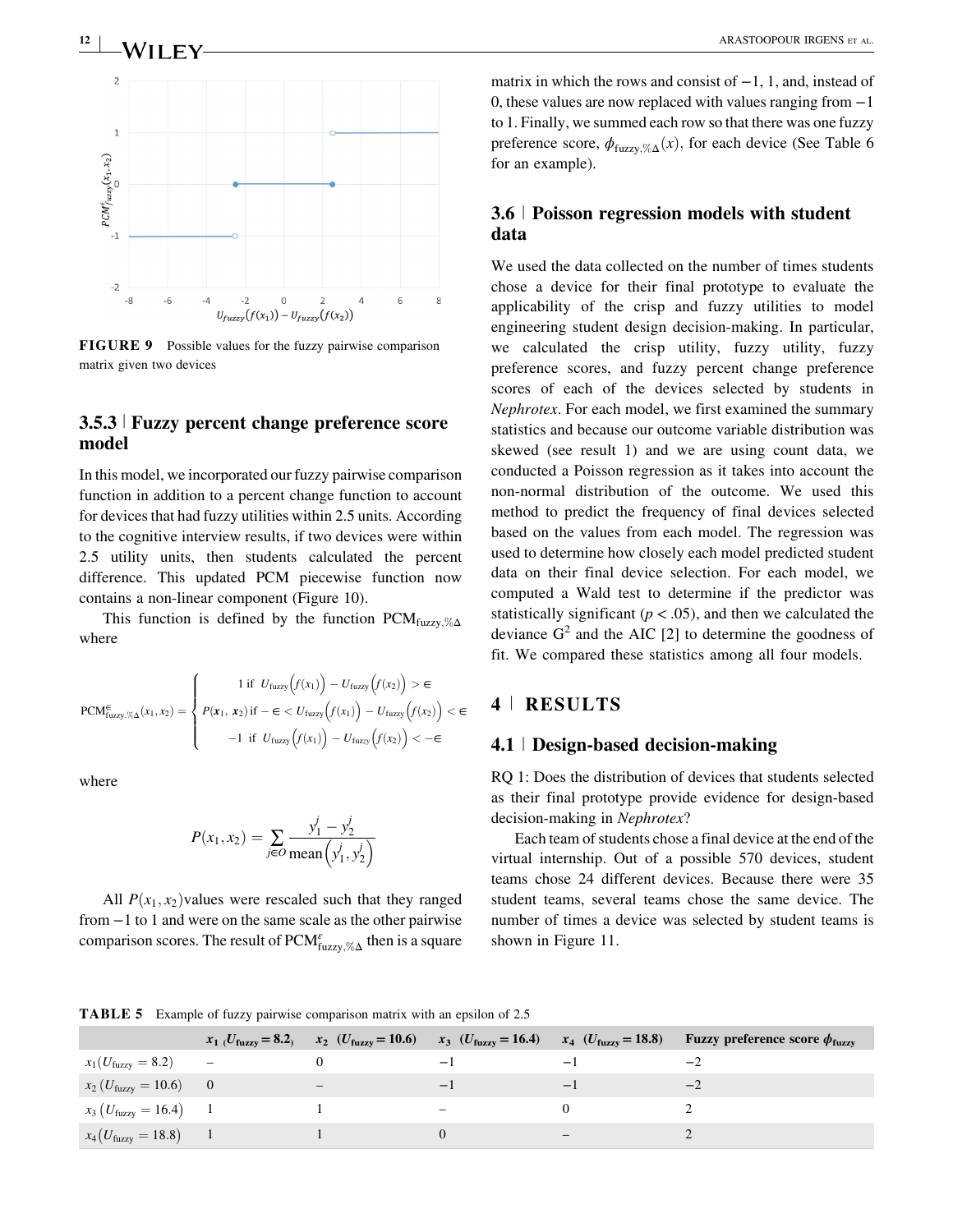

FIGURE 10 Possible values for the fuzzy percent change pairwise comparison matrix given two devices

We denote the most popular device as device 1, which was chosen by eight student teams. Devices 2 through 9 were also chosen by more than one student team in decreasing frequency of selection and the remaining 15 devices were each chosen by one team. The distribution of choices shows a skewed distribution, suggesting that students use similar methods for choosing final designs, but because this is a design problem with no one correct answer, there is some variety in their decision-making methods. Thus, we conclude that the simulated problem in Nephrotex provides student designbased decision making data with which we can test our models.

### 4.2 <sup>|</sup> Summary of results

All three models had significant predictors. The model with the best fit according to AIC, deviance, and Wald statistic was Model 4, the Fuzzy Percent Change Preference Score Model (Table 7).

# 4.3 <sup>|</sup> Crisp utility

RQ 2: Are crisp utilities a significant predictor of students' final design selections?

We constructed an initial model to predict student teams' final device choice in Nephrotex. Our predictor for this model was the utility of the device using the  $u_{\text{crisp}}$  function. The Poisson regression model was significant  $\beta = .36$ , Wald  $\chi^2(1, 22) = 2.71, p < .05$ . This model had an AIC of 76.8 and a  $G^2$  of 15.88.

# 4.4 <sup>|</sup> Fuzzy utility

RQ 3: Are fuzzy utilities a significant predictor of students' final design selections and how does this model compare to the previous model?

Using students' fuzzy utilities as a predictor, the Poisson regression model was significant  $\beta = .55$ , Wald  $\chi^2(1, 22) = 2.88$ , p < .05. This model had an AIC of 75.2 and a  $G<sup>2</sup>$  of 14.28 and was a better fit than the model with a crisp utility function.

#### 4.5 <sup>|</sup> Fuzzy preference score

RQ 4: Are fuzzy preference scores a significant predictor of students' final design selections and how does this model compare to the previous models?

Using students' fuzzy preference scores as a predictor, the Poisson regression model was significant  $\beta = .005$ , Wald  $\chi^2(1, 22) = 3.37, p < .05$ . This model had an AIC of 73.4 and a  $G<sup>2</sup>$  of 12.45 and was a better fit than the model with a fuzzy utility function.

#### 4.6 <sup>|</sup> Percent change preference score

RQ 5: Are fuzzy percent change preference scores a significant predictor of students' final design selections and how does this model compare to the previous models?

Using students' fuzzy percent change preference score, the Poisson regression model was significant  $\beta$  = .006, Wald  $\chi^2(1, 22) = 3.57, p < .05$ . This model had an AIC of 72.5 and a  $G<sup>2</sup>$  of 11.58 and was a better fit than the model with fuzzy preference score function.

# 5 <sup>|</sup> DISCUSSION

The development of this study was based on the key idea that imprecision occurs in real world, design-based decisionmaking. As a result, engineers tend to make fuzzy decisions

TABLE 6 Example of fuzzy percent change pairwise comparison matrix with an epsilon of 2.5

|                                  | $x_1$ ( <i>U</i> <sub>fuzzy</sub> = 8.2) | $x_2$ ( $U_{\text{fuzzy}} = 10.6$ ) $x_3$ ( $U_{\text{fuzzy}} = 16.4$ ) $x_4$ ( $U_{\text{fuzzy}} = 18.8$ ) |                   |        | <b>Fuzzy preference score <math>\varphi_{\text{fuzzy}}</math></b> |
|----------------------------------|------------------------------------------|-------------------------------------------------------------------------------------------------------------|-------------------|--------|-------------------------------------------------------------------|
| $x_1(u_{\text{fuzzy}} = 8.2)$    | $\qquad \qquad -$                        | $-.25$                                                                                                      | $-1$              | $-1$   |                                                                   |
| $x_2 (u_{\text{fuzzy}} = 10.6)$  | .25                                      | $\overline{\phantom{m}}$                                                                                    | $-1$              | $-1$   | $-1.75$                                                           |
| $x_3(U_{\text{fuzzy}} = 16.4)$ 1 |                                          |                                                                                                             | $\qquad \qquad -$ | $-.14$ | 1.86                                                              |
| $x_4(U_{\text{fuzzy}} = 18.8)$ 1 |                                          |                                                                                                             | .14               | -      | 2.14                                                              |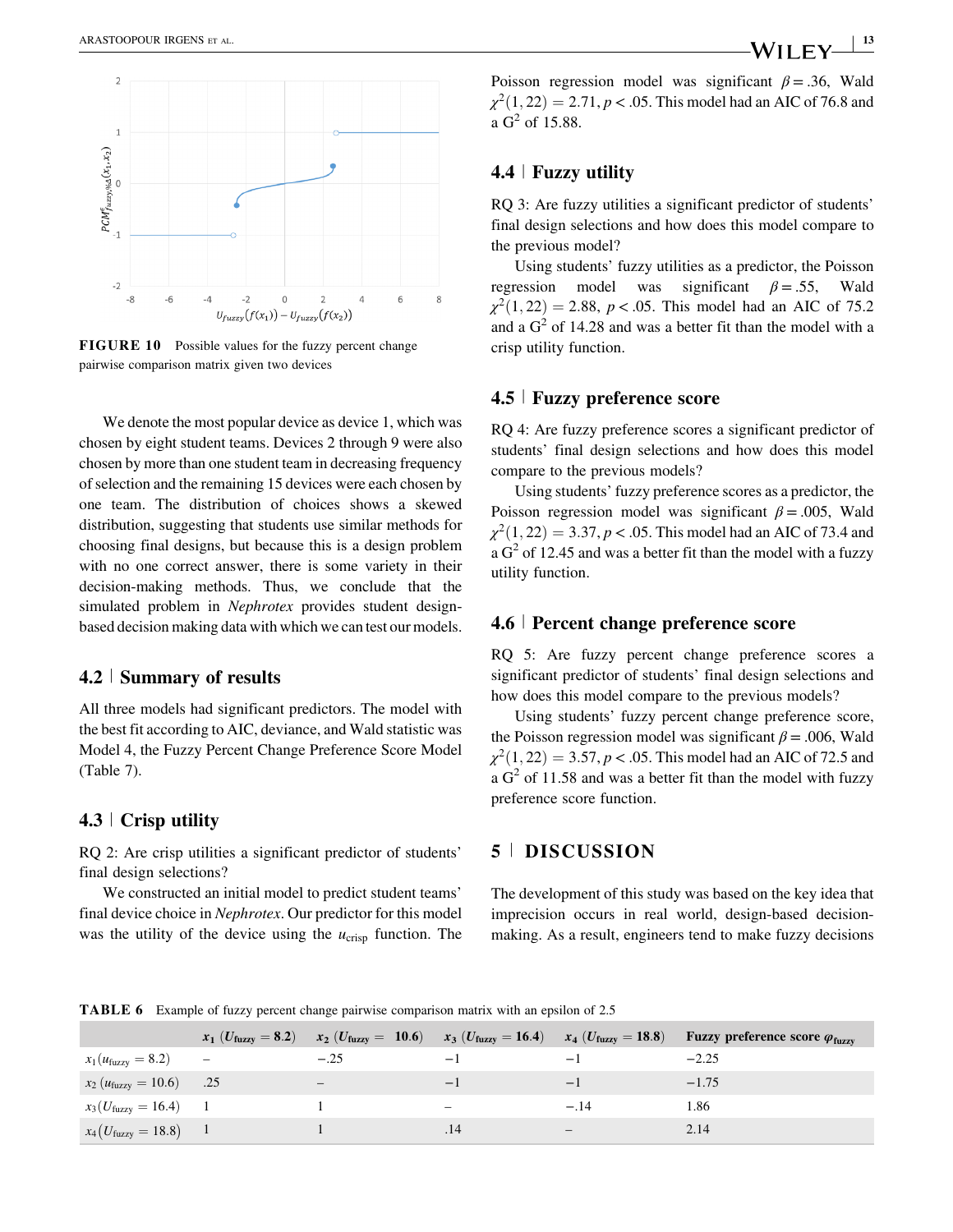$\frac{14}{14}$  MIT FV arrastoopour in the set of all arrastoopour in the set of all arrastoopour in the set of all arrastoopour in the set of all arrangements of  $\sim$ 



FIGURE 1 1 Histogram of devices selected by students

based on a range of possibilities rather than a series of binary or crisp decisions. In this study, we examined students' decision-making processes while solving a simulated design problem. We used results from a previous study in which we conducted clinical cognitive interviews. Based on these results, in this current study, we developed four models: crisp utility, fuzzy utility, fuzzy preference score, and fuzzy percent change preference score. We used simple, piece-wise linear

functions to approximate fuzzy membership functions for this analysis. When these models were applied these models to student decision-making data from a virtual internship, there were differences in terms of the goodness of fit of these models. The regression analysis showed that fuzzy models more accurately represented students' decision-making processes than crisp models. The fuzzy model with the best goodness of fit statistics was the fuzzy percent change preference score model, in which students used a fuzzy utility function and then conducted two different types of pairwise comparisons between devices. These results align with previous studies in which researchers developed fuzzy models for multi-criteria decision-making and showed that such fuzzy models are suitable for particular decision-making scenarios [50,52]. For example, Triantaphyllou and Chi-Tun [47] investigated five fuzzy multiattribute decision-making methods based on the original and revised analytic hierarchy model, the weighted-sum model, the weighted-product model, and the TOPSIS method [27]. The authors concluded that the fuzzy revised analytic hierarchy model was better than the others in terms of the evaluation criteria for that particular decision-making scenario.

**TABLE 7** Summary of Poisson regression analysis for variables predicting student device selections ( $n = 35$  devices). Model 4 (Fuzzy Percent Change Preference Score) resulted in the best goodness of fit measures

|                                      | <b>Variable</b> |                         |                         |                                  |                                          |                | Goodness of fit |                  |
|--------------------------------------|-----------------|-------------------------|-------------------------|----------------------------------|------------------------------------------|----------------|-----------------|------------------|
| <b>Model</b>                         | Intercept       | <b>Crisp</b><br>utility | <b>Fuzzy</b><br>utility | <b>Fuzzy preference</b><br>score | Fuzzy percent change preference<br>score | $\mathbf{AIC}$ | $G^2$           | Wald<br>$\chi^2$ |
| Model<br>$\mathbf{1}$                |                 |                         |                         |                                  |                                          | 76.8           | 15.88           | 2.71             |
| $\beta$                              | $-5.13*$        | $0.36**$                |                         |                                  |                                          |                |                 |                  |
| $SE\beta$                            | 2.16            | 0.13                    |                         |                                  |                                          |                |                 |                  |
| $e^{\beta}$                          | $0.01\,$        | 1.44                    |                         |                                  |                                          |                |                 |                  |
| Model<br>$\sqrt{2}$                  |                 |                         |                         |                                  |                                          | 75.2           | 14.28           | 2.88             |
| $\beta$                              | $-8.5***$       |                         | $0.54**$                |                                  |                                          |                |                 |                  |
| $SE\beta$                            | 3.20            |                         | 0.19                    |                                  |                                          |                |                 |                  |
| $e^{\beta}$                          | 0.00            |                         | 1.72                    |                                  |                                          |                |                 |                  |
| Model<br>$\ensuremath{\mathfrak{Z}}$ |                 |                         |                         |                                  |                                          | 73.3           | 12.45           | 3.37             |
| $\beta$                              | $-0.33$         |                         |                         | $0.01***$                        |                                          |                |                 |                  |
| $SE\beta$                            | 0.35            |                         |                         | 0.002                            |                                          |                |                 |                  |
| $e^{\beta}$                          | 0.72            |                         |                         | 1.01                             |                                          |                |                 |                  |
| Model<br>$\overline{4}$              |                 |                         |                         |                                  |                                          | 72.5           | 11.58           | 3.57             |
| $\beta$                              | $-0.60$         |                         |                         |                                  | $0.006***$                               |                |                 |                  |
| $SE\beta$                            | 0.41            |                         |                         |                                  | 0.002                                    |                |                 |                  |
| $e^{\beta}$                          | 0.55            |                         |                         |                                  | 1.01                                     |                |                 |                  |

 $*_{p}$  < .05  $*_{p}$  < .01  $*_{p}$  < .001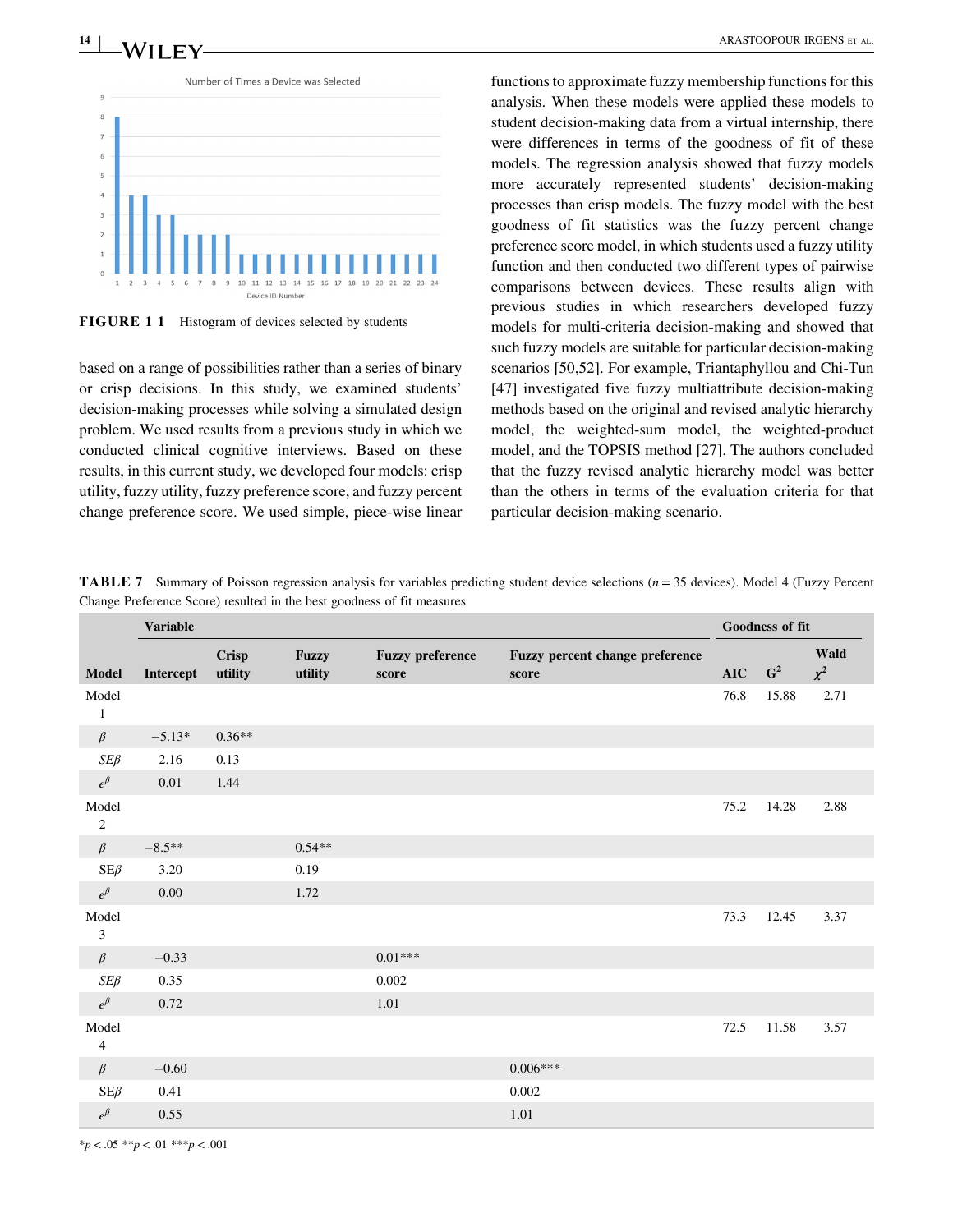Our work builds on previous findings in fuzzy decisionmaking in design, but is unique in analyzing process data from undergraduate students who participated in a simulated design problem. Thus, this study can be viewed as a validation study that uses data-enabled cognitive modeling to provide evidence to support fuzzy decision-making models as representations of student engineers' decision-making processes.

The results in this validation study also have several implications for engineering educators. First, the results suggest that models of fuzzy decision-making are more aligned with how students make decisions in simulated design environments than crisp models and that a percent change model preference model is the best aligned with this particular simulated design problem. This implies that simulated design problems which are developed based on fuzzy decision-making models are useful approaches for allowing students to engage in realistic design scenarios. Second, in this study all students were given the same model-based simulated design problems to solve and the same resources with which to solve it. This approach gives all students an equal starting point and provides a basis for standardized assessment. Instructors can collect student process work in the form of digital engineering notebooks, conversations, or reports and collect student product work in the form of their final design specifications. They can then use this work to make valid comparisons among different students' design thinking and assess students' design thinking against engineering learning standards. Third, although the model analyzed 35 teams of students, the total number of students in this analysis was 175 because each team consisted of five students. As such, the results suggest that model-based simulated design problems may allow educators to scale up traditional instruction and provide more students access to quality design instruction which simulate real-world uncertainties. More generally, when creating design problems or scenarios for students, educators can use the fuzzy-decision making framework to create opportunities for students to practice fuzzy decision-making in the context of design and better understand how students are solving design problems.

Notwithstanding, this study has several limitations. First, as stated above, the models used in this study were developed using data from a previous study in which students solved a design problem individually. The models were then tested on data in which students made design decisions in teams, not as individuals. However, as shown in the results, the models significantly predicted decision-making when applied to team decision-making settings.

In addition, the models were tested with 35 data points (the number of devices that students chose in teams) from the virtual internship, which may not account for a sufficient amount of variability. In future studies, we will fit our model to a larger number of teams' design choices to test the robustness of the model.

Finally, we examined one particular simulated design problem, the design of a filtration membrane for a dialysis machine and how one population, first-year undergraduate students, solved simulated design problems. For future studies, we will examine simulated design problems with students and engineers at a variety of levels and also simulated problems in various engineering disciplines and potentially in design scenarios outside of the engineering domain.

In conclusion, this study presents data-enabled cognitive modeling, an approach to developing decision-making models that are validated with real-world process data. This work is beneficial for informing engineering design education curricula and for training future generations of design engineers.

#### ACKNOWLEDGMENTS

This work was funded in part by the National Science Foundation (DRL-0918409, DRL-0946372, DRL-1247262, DRL-1418288, DUE-0919347, DUE-1225885, EEC-1232656, EEC-1340402, REC-0347000), the Mac-Arthur Foundation, the Spencer Foundation, the Wisconsin Alumni Research Foundation, and the Office of the Vice Chancellor for Research and Graduate Education at the University of Wisconsin-Madison. The opinions, findings, and conclusions do not reflect the views of the funding agencies, cooperating institutions, or other individuals.

#### REFERENCES

- 1. ABET, Criteria for Accrediting Engineering. 2014.
- 2. H. Akaike, Factor analysis and AIC, Psychometrika 52 (1987), 317–332.
- 3. E. K. Antonsson and K. N. Otto, Imprecision in engineering design, J. Mech. Des. 117 (1995), 25–32.
- 4. G. Arastoopour et al., Measuring the complexity of simulated engineering design problems. Paper presented at 2015 ASEE Annual Conference & Exposition, Seattle, WA, 2015. 10.18260/ p.24477
- 5. G. Arastoopour et al., Teaching and assessing engineering design thinking with virtual internships and epistemic network analysis, Int. J. Eng. Educ. 32 (2016) 1–10.
- 6. M. Ashby, H. Shercliff, and D. Cebon, Materials: Engineering, Science, Processing, and Design? 3rd ed., Elsevier, Oxford, UK, 2014.
- 7. C. J. Atman et al., Engineering Design Education. In: The Cambridge Handbook of the Engineering Education, A. Johri and B. M. Olds (Eds.), Cambridge University Press, New York, NY, 2014.
- 8. R. E. Bellman and L. Zadeh, Decision-making in a fuzzy environment, Manage. Sci. 17 (1970), 141–164.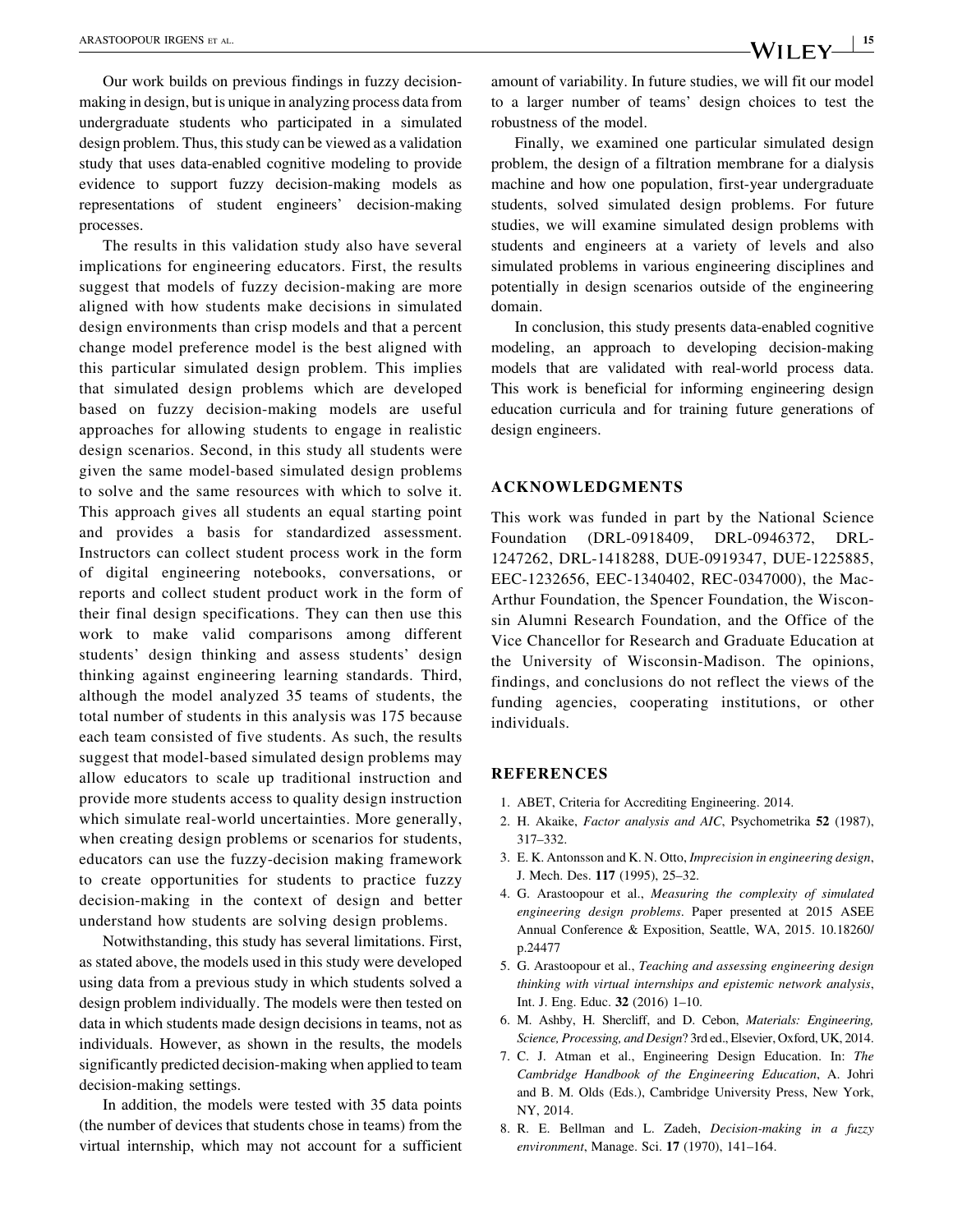# <sup>16</sup> <sup>|</sup> ARASTOOPOUR IRGENS ET AL.

- 9. N. C. Chesler et al., Design of professional practice simulator for educating and motivating first-year enginnering students, Adv. Eng. Educ. 3 (2013), 1–29.
- 10. N. C. Chesler et al., A novel paradigm for engineering education: Virtual internships with individualized mentoring and assessment of engineering thinking, J. Biomech. Eng. 137 (2015) 1–8.
- 11. J. L. Cochrane and M. Zeleny, Multiple criteria decision making. University of South Carolina Press, Columbia, 1973.
- 12. L. Coroianu et al., Piecewise linear approximation of fuzzy numbers preserving the support and core. In: Information processing and management of uncertainty in knowledge-based systems, IPMU 2014. Communications in Computer and Information Science, vol. 443, A. Laurent et al. (eds.), Springer, Cham, 2014, pp 244–254.
- 13. N. Cross, Designerly ways of knowing. Springer-Verlag, London, UK, 2007.
- 14. N. Cross, Design thinking: Understanding how designers think and work. Berg Publishers, Oxford, UK, 2011.
- 15. A. A. diSessa, An Interactional Analysis of Clinical Interviewing, Cogni. Instr. 25 (2007) 523–565.
- 16. D. C. Dlesk and J. S. Liebman, Multiple objective engineering optimization, Eng. Optim. 6 (1983) 161–175.
- 17. J. Dombi and Z. Gera, The approximation of piecewise linear membership functions and Łukasiewicz operators, Fuzzy Sets Sys. 154 (2005), 275–286 https://doi.org/10.1016/j.fss.2005.02.016
- 18. K. Dorst, The core of "design thinking" and its application, Des. Stud. 32 (2011), 521–532.
- 19. C. L. Dym, Engineering Design A Synthesis of Views. Cambridge University Press, Cambridge, MA, 1994.
- 20. C. L. Dym, Teaching design to freshmen: Style and content, J. Eng. Educ. 83 1994, 303–310.
- 21. C. L. Dym et al., Engineering design thinking, teaching and learning, J. Eng. Educ. 94 (2005) 103–120.
- 22. C. L. Dym and P. Little, Engineering Design: A Project-Based Introduction? 2nd ed., Wiley, Hoboken, NJ, 2003.
- 23. C. L. Dym, W. H. Wood, and M. J. Scott, On the legitimacy of pairwise comparisons. In: Decision making in engineering design, K. E. Lewis, W. Chen, and L. C. Schmidt (Eds.), ASME Press, New York, NY, 2006, pp 135–143.
- 24. S. French, Decision theory: An introduction to the mathematics of rationality. Ellis Horwood, Chichester, 1988.
- 25. G. A. Hazelrigg, A framework for decision-Based engineering design, J. Mech. Des. 120 (1998) 653–658.
- 26. G. A. Hazelrigg, An axiomatic framework for engineering design, J. Mech. Des. 121 (1999) 342.
- 27. C. L. Hwang and K. Yoon, Multiple Attribute Decision Making: Methods and Applications. Springer-Verlag, New York, 1981.
- 28. M. Inuiguchi, H. Ichihashi, and Y. Kume, A solution algorithm for fuzzy linear programming with piecewise linear functions, Fuzzy Sets. Sys. 34 (1990), 15–31.
- 29. D. H. Jonassen, Towards a design theory of problem solving, Edu. Tech. Res. Dev. 48 (2000), 63–85.
- 30. G. Klir and B. Yuan, Fuzzy sets and fuzzy logic. Prentice-Hall, New Jersey, 1995.
- 31. L. Mikhailov, Deriving priorities from fuzzy pairwise comparison judgements, Fuzzy Sets Sys. 134 (2003), 365–385 https://doi.org/ 10.1016/S0165-0114(02)00383-4
- 32. B. Möller and M. Beer, Engineering computation under uncertainty -Capabilities of non-traditional models, Comput. Struct. 86 (2008), 1024–1041.
- 33. G. J. Posner and W. A. Gertzog, The clinical interview and the measurement of conceptual change, Sci. Educ. 66 (1982) 195–209.
- 34. S. Pugh, Total Design: Integrated Methods for Successful Product Engineering, Wokingham: Addison-Wesley. (1991)
- 35. S. S. Rao and W. Lafayette, Multiobjective fuzzy optimization techniques for engineering design, Comput. Struct. 42 (1992) 505–511.
- 36. Z. Rohani, H. Mazaheri, and S. J. Jesmani, Best proximation of fuzzy real numbers, J. Fuzzy Set Val. Anal. 2014 (2014), 1–6 https://doi. org/10.5899/2014/jfsva-00203.
- 37. R. S. Russ, V. R. Lee, and B. L. Sherin, Framing in cognitive clinical interviews about intuitive science knowledge: Dynamic student understandings of the discourse interaction, Sci. Edu. 96 (2012), 573–599.
- 38. T. L. Saaty, How to make a decision: The analytic hierarchy process, Eur. J. Oper. Res. 48 (1990), 9–26.
- 39. D. A. Schön, Educating the reflective practitioner: Toward a new design for teaching and learning in the professions, San Francisco: Jossey-Bass. (1987)
- 40. T.-K. See, A. Gurnani, and L. Kemper, Multi-attribute decision making using hypothetical equivalents and inequivalents, J. Mech. Des. 126 (2004) 950–958.
- 41. P. Sen and J. Yang, Multiple criteria decision support in engineering design, Springer-Verlag, London, UK, 1998.
- 42. S. D. Sheppard et al., Educating Engineers. Jossey-Bass, San Francisco, CA, 2009.
- 43. H. A. Simon, The sciences of the artificial? 3rd ed., MIT Press, Cambridge, MA, 1996.
- 44. D. L. Thurston, A formal method for subjective design evaluation with multiple attributes, Res. Eng. Des. 3 (1991) 105-122.
- 45. D. L. Thurston, Real and misconceived limitations to decision based design with utility analysis, J. Mech. Des. 123 (2001), 176.
- 46. Y. Q. Tian, D. L. Thurston, and J. V. Carnahan, Incorporating enduser's attitudes towards uncertainty into an expert system, J. Mech. Des. 116 (1994), 493-500.
- 47. E. Triantaphyllou and L. Chi-Tun, Development and evaluation of five fuzzy multiattribute decision-making methods, Int. J. Approx. Reas. 14 (1996) 281–310.
- 48. K. T. Ulrich and S. D. Eppinger, Product Design and Development. McGraw-Hill, New York, 2011.
- 49. J. von Neumann and O. Morgenstern, Theory of Games and Economic Behavior. Princeton University Press, Princeton, NJ, 1944.
- 50. J. Wang, Ranking engineering design concepts using a fuzzy outranking preference model, Fuzzy Sets Sys. 119 (2001), 161–170.
- 51. K. L. Wood and E. K. Antonsson, Modeling imprecision and uncertainty in preliminary engineering design, Mech. Mach. The. 25 (1990), 305–324 https://doi.org/10.1016/0094-114X(90)90031-E
- 52. B. Xia, A. P. C. Chan, and J. F. Y. Yeung, Developing a fuzzy multicriteria decision-Making model for selecting design-Build operational variations, J. Constr. Eng. Manag. 137 (2011) 1176–1184.
- 53. T. Yang and J. Ignizio, Fuzzy programming with nonlinear membership functions: Piecewise linear approximation, Fuzzy Sets Sys. 41 (1991) 39–53.
- 54. L. Zadeh, Quantitative fuzzy semantics, Info. Sci. 3 (1971) 159–176.
- 55. L. Zadeh, Toward a theory of fuzzy information granulation and its centrality in human reasoning and fuzzy logic, Fuzzy Sets Sys. 90 (1997), 111–127.